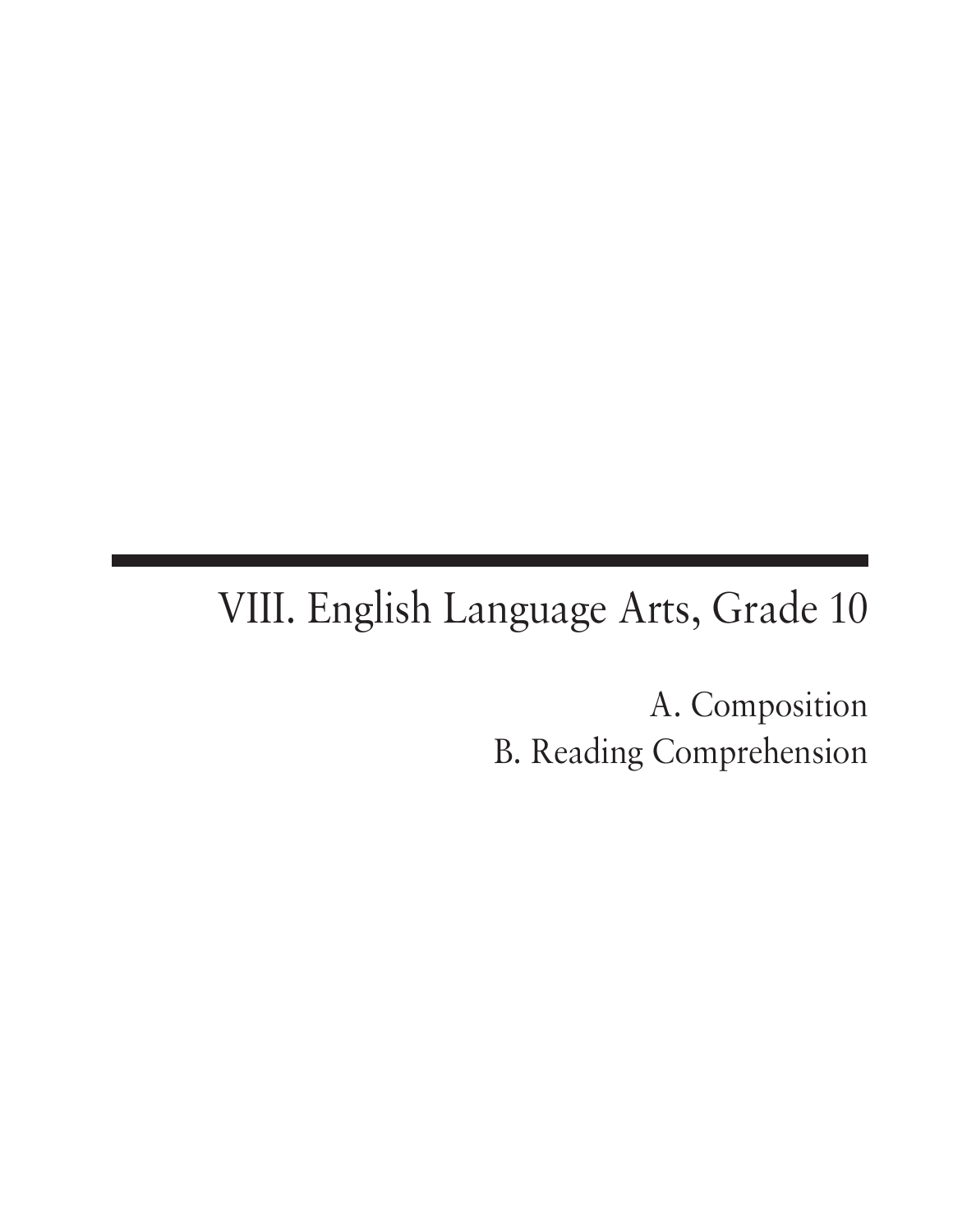## *Grade 10 English Language Arts Test*

#### **Test Structure**

The grade 10 English Language Arts test was presented in the following two parts:

- the ELA Composition test, which used a writing prompt to assess learning standards from the Massachusetts *English Language Arts Curriculum Framework's* **Composition** strand
- the ELA Reading Comprehension test, which used multiple-choice and open-response questions (items) to assess learning standards from the *English Language Arts Curriculum Framework's* **Language** and **Reading and Literature** strands

### *A. Composition*

The spring 2012 grade 10 English Language Arts (ELA) Composition test and Composition Make-Up test were based on learning standards in the Composition strand of the Massachusetts *English Language Arts Curriculum Framework* (2001). The learning standards for the Composition strand appear on pages 72–83 of the *Framework*, which is available on the Department website at www.doe.mass.edu/frameworks/current.html.

ELA Composition test results are reported under the reporting categories **Composition: Topic Development** and **Composition: Standard English Conventions**.

#### **Test Sessions and Content Overview**

The ELA Composition test included two separate test sessions, administered on the same day with a short break between sessions. During the first session, each student wrote an initial draft of a composition in response to the appropriate writing prompt on the next page. During the second session, each student revised his or her draft and submitted a final composition, which was scored in the areas of Topic Development and Standard English Conventions. The Scoring Guides for the MCAS English Language Arts Composition are available at www.doe.mass.edu/mcas/student/elacomp\_scoreguide.html.

#### **Reference Materials**

At least one English-language dictionary per classroom was provided for student use during ELA Composition test sessions. The use of bilingual word-to-word dictionaries was allowed for current and former English language learner students only. No other reference materials were allowed during either ELA Composition test session.

#### **Cross-Reference Information**

*Framework* general standards 19–22 are assessed by the ELA Composition.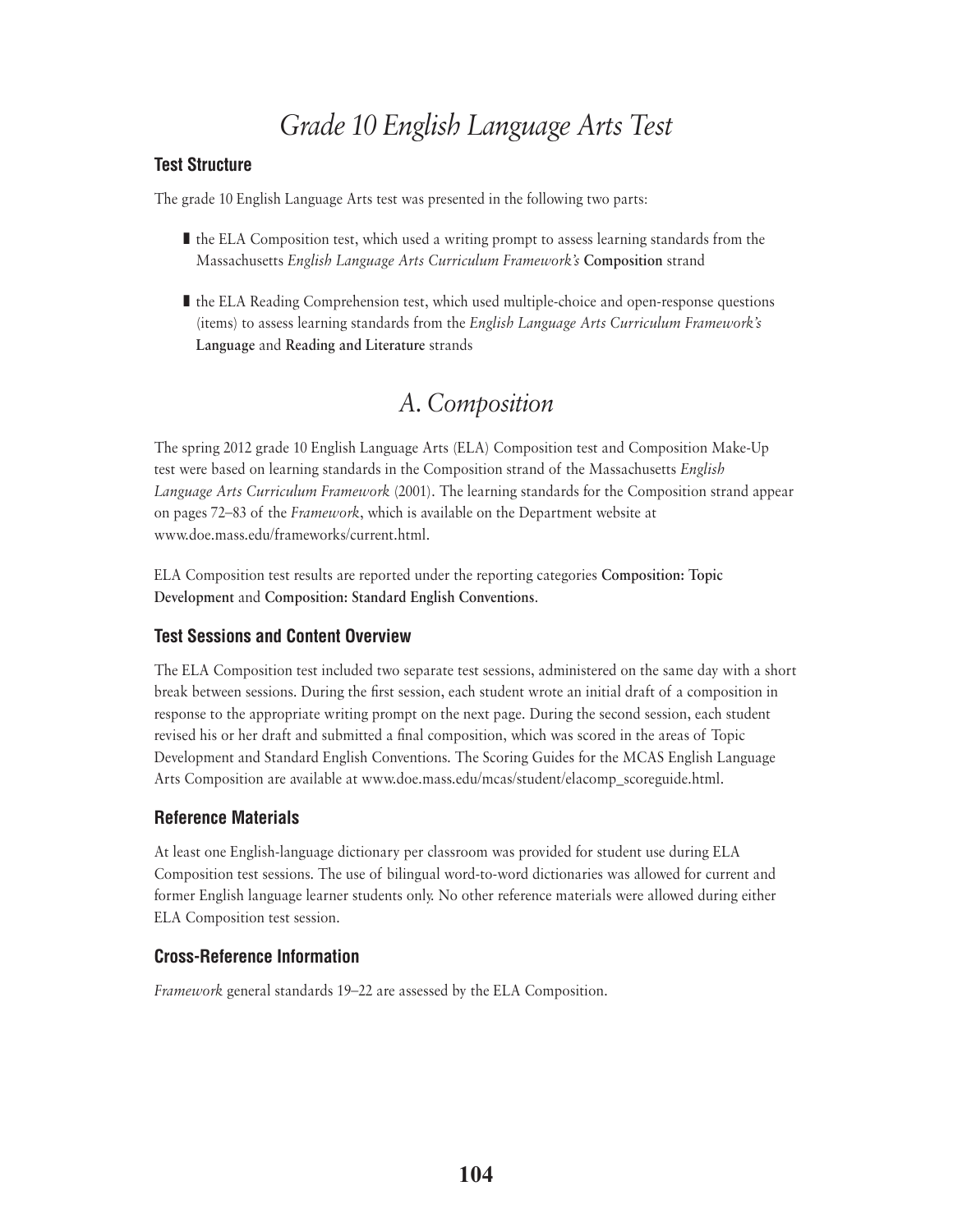## **English Language Arts Test**

### **Grade 10 Writing Prompt**

#### **WRITING PROMPT**

Often in works of literature, the villain has the greatest impact on the story.

Select a work of literature you have read in or out of school in which the villain has the greatest impact on the story. In a well-developed composition, identify the villain, and explain why the villain has the greatest impact on the story.

## **Grade 10 Make-Up Writing Prompt**

#### **WRITING PROMPT**

Often in works of literature, a character feels pressure to succeed.

From a work of literature you have read in or out of school, select a character who feels pressure to succeed. In a well-developed composition, identify the character, describe how the character feels pressure to succeed, and explain how the character's experience is important to the work as a whole.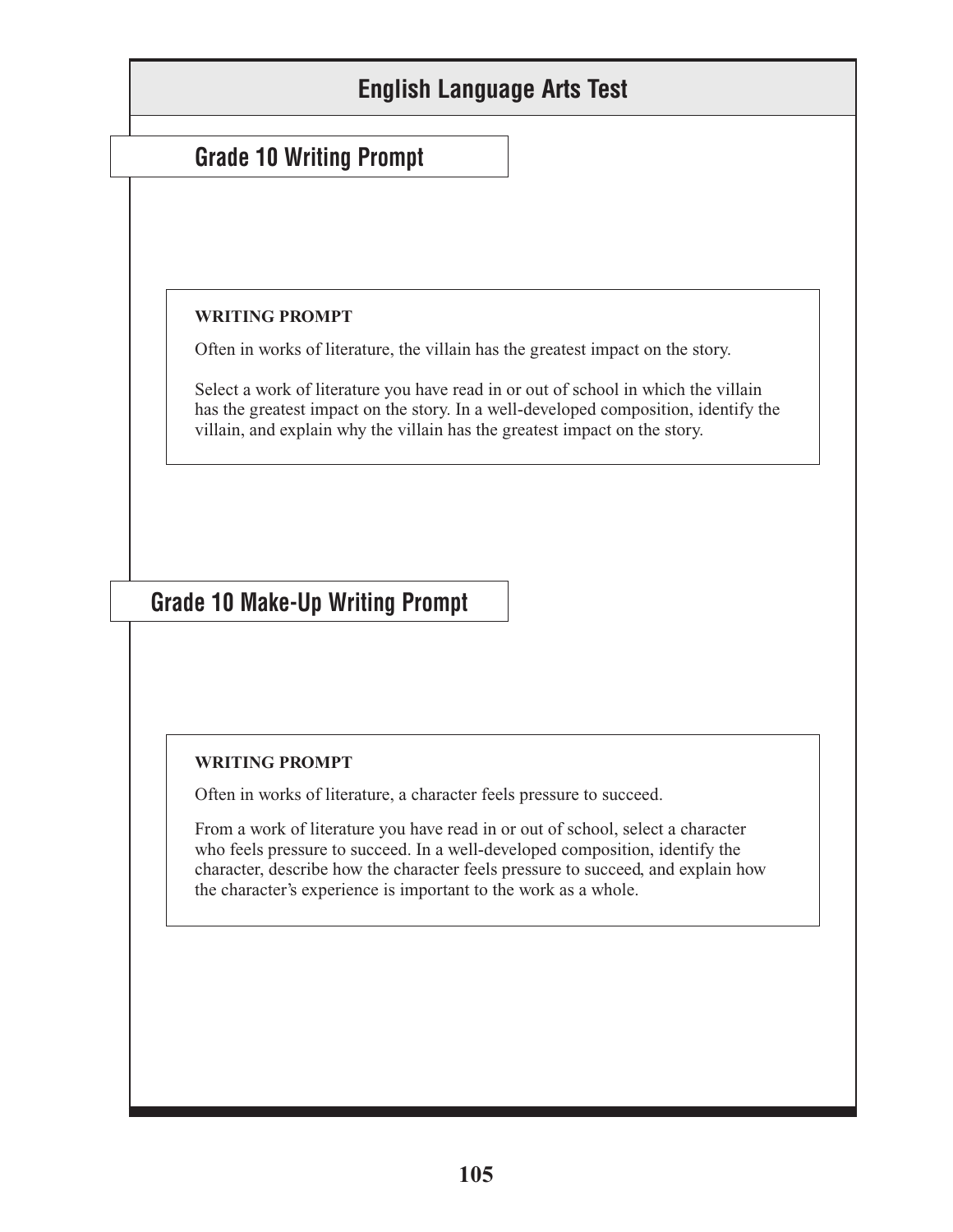## *B. Reading Comprehension*

The spring 2012 grade 10 English Language Arts Reading Comprehension test was based on learning standards in the two content strands of the Massachusetts *English Language Arts Curriculum Framework* (2001) listed below. Page numbers for the learning standards appear in parentheses.

- Language (*Framework*, pages 19–26)
- Reading and Literature (*Framework*, pages 35–64)

The *English Language Arts Curriculum Framework* is available on the Department website at www.doe.mass.edu/frameworks/current.html.

ELA Reading Comprehension test results are reported under two MCAS reporting categories, **Language** and **Reading and Literature**, which are identical to the two framework content strands listed above.

#### **Test Sessions and Content Overview**

The grade 10 ELA Reading Comprehension test included three separate test sessions. Sessions 1 and 2 were both administered on the same day, and Session 3 was administered on the following day. Each session included reading passages, followed by multiple-choice and open-response questions. Common reading passages and test items are shown on the following pages as they appeared in test booklets. Due to copyright restrictions, certain reading passages cannot be released to the public on the website. For further information, contact Student Assessment Services at 781-338-3625.

#### **Reference Materials**

The use of bilingual word-to-word dictionaries was allowed for current and former English language learner students only, during all three ELA Reading Comprehension test sessions. No other reference materials were allowed during any ELA Reading Comprehension test session.

#### **Cross-Reference Information**

The table at the conclusion of this chapter indicates each item's reporting category and the framework general standard it assesses. The correct answers for multiple-choice questions are also displayed in the table.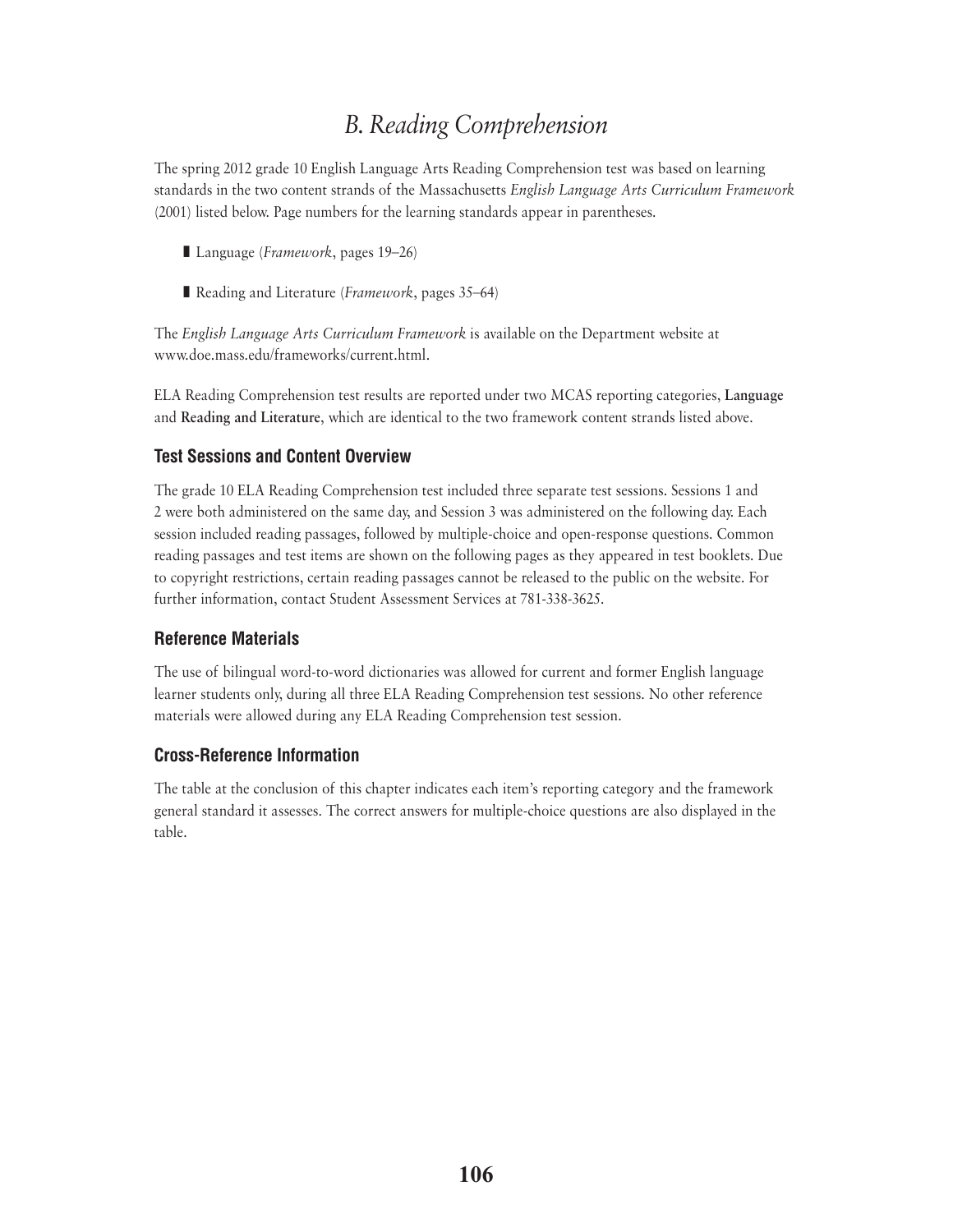## **English Language Arts Reading Comprehension: Session 1**

#### **DIRECTIONS**

**This session contains three reading selections with sixteen multiple-choice questions and two openresponse questions. Mark your answers to these questions in the spaces provided in your Student Answer Booklet.**

*Robert Sullivan calls rats a city's "most unwanted inhabitants." But rats are also interesting animals with incredible capabilities. Read the excerpt from* Rats *and answer the questions that follow.*

#### *from* **RATS**

by Robert Sullivan

- 1 A rat is a rodent, the most common mammal in the world. *Rattus norvegicus* is one of the approximately four hundred different kinds of rodents, and it is known by many names, each of which describes a trait or a perceived trait or sometimes a habitat: the earth rat, the roving rat, the barn rat, the field rat, the migratory rat, the house rat, the sewer rat, the water rat, the wharf rat, the alley rat, the gray rat, the brown rat, and the common rat. The average brown rat is large and stocky; it grows to be approximately sixteen inches long from its nose to its tail—the size of a large adult human male's foot—and weighs about a pound, though brown rats have been measured by scientists and exterminators at twenty inches and up to two pounds. The brown rat is sometimes confused with the black rat, or *Rattus rattus*, which is smaller and once inhabited New York City and all of the cities of America but, since *Rattus norvegicus* pushed it out, is now relegated to a minor role. (The two species still survive alongside each other in some Southern coastal cities and on the West Coast, in places like Los Angeles, for example, where the black rat lives in attics and palm trees.) The black rat is always a very dark gray, almost black, and the brown rat is gray or brown, with a belly that can be light gray, yellow, or even a pure-seeming white. One spring, beneath the Brooklyn Bridge, I saw a red-haired brown rat that had been run over by a car. Both pet rats and laboratory rats are *Rattus norvegicus*, but they are not wild and therefore, I would emphasize, not the subject of this book. Sometimes pet rats are called fancy rats. But if anyone has picked up this book to learn about fancy rats, then they should put this book down right away; none of the rats mentioned herein are at all fancy.
- 2 Rats are nocturnal, and out in the night the brown rat's eyes are small and black and shiny; when a flashlight shines into them in the dark, the eyes of a rat light up like the eyes of a deer. Though it forages\* in darkness, the brown rat has poor eyesight. It makes up for this with, first of all, an excellent sense of smell. . . . They have an excellent sense of taste, detecting the most minute amounts of poison, down to one part per million. A brown rat has strong feet, the two front paws each equipped with four clawlike nails, the rear paws even longer and stronger. It can run and climb with squirrel-like agility. It is an excellent swimmer, surviving in rivers and bays, in sewer streams and toilet bowls.

<sup>\*</sup> *forages* — looks for food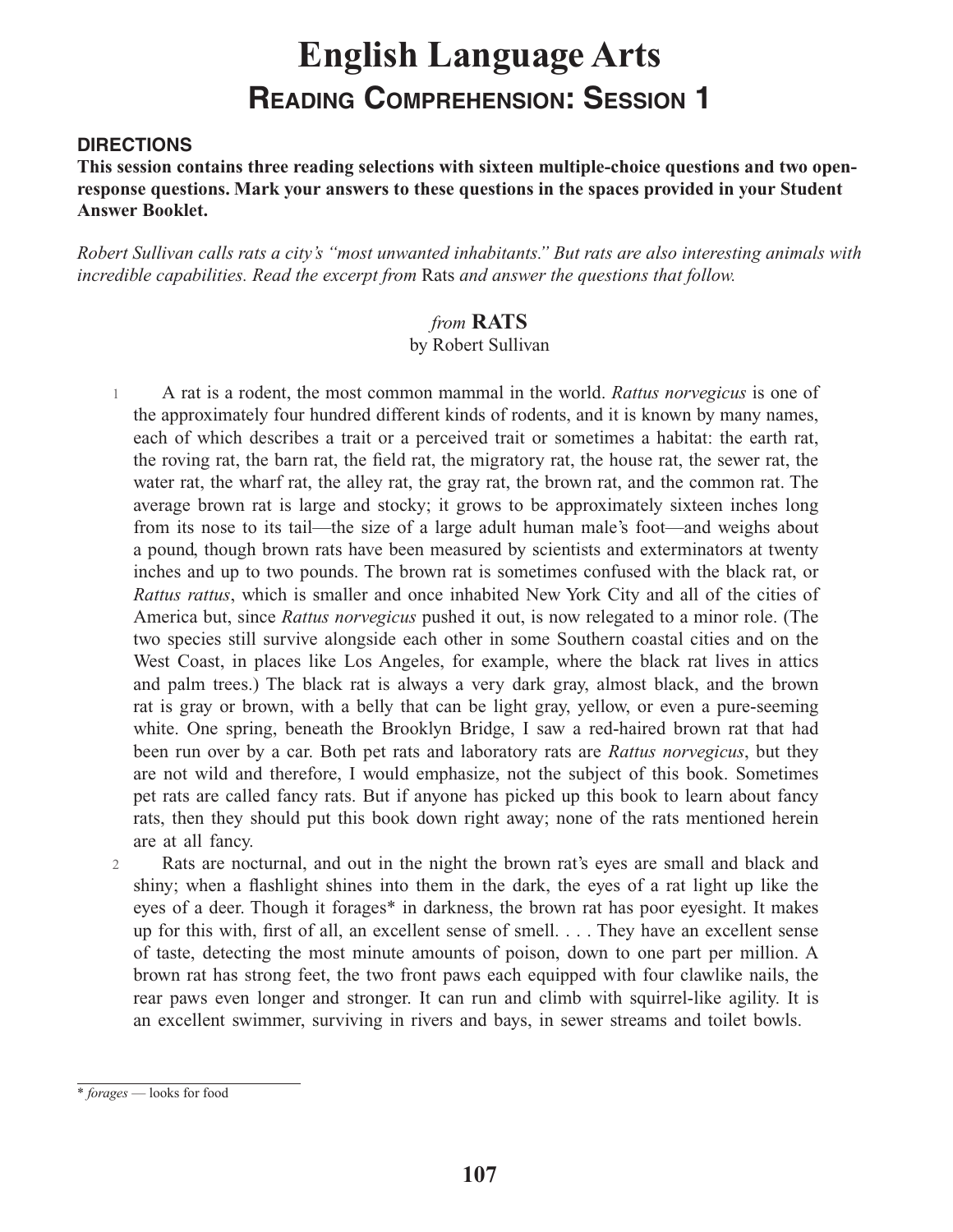- 3 The brown rat's teeth are yellow, the front two incisors being especially long and sharp, like buckteeth. When the brown rat bites, its front two teeth spread apart. When it gnaws, a flap of skin plugs the space behind its incisors. Hence, when the rat gnaws on indigestible materials—concrete or steel, for example—the shavings don't go down the rat's throat and kill it. Its incisors grow at a rate of five inches per year. Rats always gnaw, and no one is certain why—there are few modern rat studies. It is sometimes erroneously stated that the rat gnaws solely to limit the length of its incisors, which would otherwise grow out of its head, but this is not the case: the incisors wear down naturally. In terms of hardness, the brown rat's teeth are stronger than aluminum, copper, lead, and iron. They are comparable to steel. With the alligator-like structure of their jaws, rats can exert a biting pressure of up to seven thousand pounds per square inch. Rats, like mice, seem to be attracted to wires—to utility wires, computer wires, wires in vehicles, in addition to gas and water pipes. One rat expert theorizes that wires may be attractive to rats because of their resemblance to vines and the stalks of plants; cables are the vines of the city. By one estimate, 26 percent of all electric-cable breaks and 18 percent of all phone-cable disruptions are caused by rats. According to one study, as many as 25 percent of all fires of unknown origin are rat-caused. Rats chew electrical cables. Sitting in a nest of tattered rags and newspapers, in the floorboards of an old tenement, a rat gnaws the head of a match—the lightning in the city forest.
- 4 When it is not gnawing or feeding on trash, the brown rat digs. Anywhere there is dirt in a city, brown rats are likely to be digging—in parks, in flowerbeds, in little dirt-poor backyards. They dig holes to enter buildings and to make nests. Rat nests can be in the floorboards of apartments, in the waste-stuffed corners of subway stations, in sewers, or beneath old furniture in basements. "Cluttered and unkempt alleyways in cities provide ideal rat habitat, especially those alleyways associated with food-serving establishments," writes Robert Corrigan in *Rodent Control*, a pest control manual. "Alley rats can forage safely within the shadows created by the alleyway, as well as quickly retreat to the safety of cover in these narrow channels." Often, rats burrow under concrete sidewalk slabs. Entrance to a typical under-the-sidewalk rat's nest is gained through a two-inch-wide hole—their skeletons collapse and they can squeeze into a hole as small as three quarters of an inch wide, the average width of their skull. This tunnel then travels about a foot down to where it widens into a nest or den. The den is lined with soft debris, often shredded plastic garbage or shopping bags, but sometimes even grasses or plants; some rat nests have been found stuffed with the gnawed shavings of the wood-based, spring-loaded snap traps that are used in attempts to kill them. The back of the den then narrows into a long tunnel that opens up on another hole back on the street. This second hole is called a bolt hole; it is an emergency exit. A bolt hole is typically covered lightly with dirt or trash—camouflage. Sometimes there are networks of burrows, which can stretch beneath a few concrete squares on a sidewalk, or a number of backyards, or even an entire city block—when *Rattus norvegicus* first came to Selkirk, England, in 1776, there were so many burrows that people feared the town might sink. Rats can also nest in basements, sewers, manholes, abandoned pipes of any kind, floorboards, or any hole or depression. "Often," Robert Corrigan writes, "'city rats' will live unbeknownst to people right beneath their feet."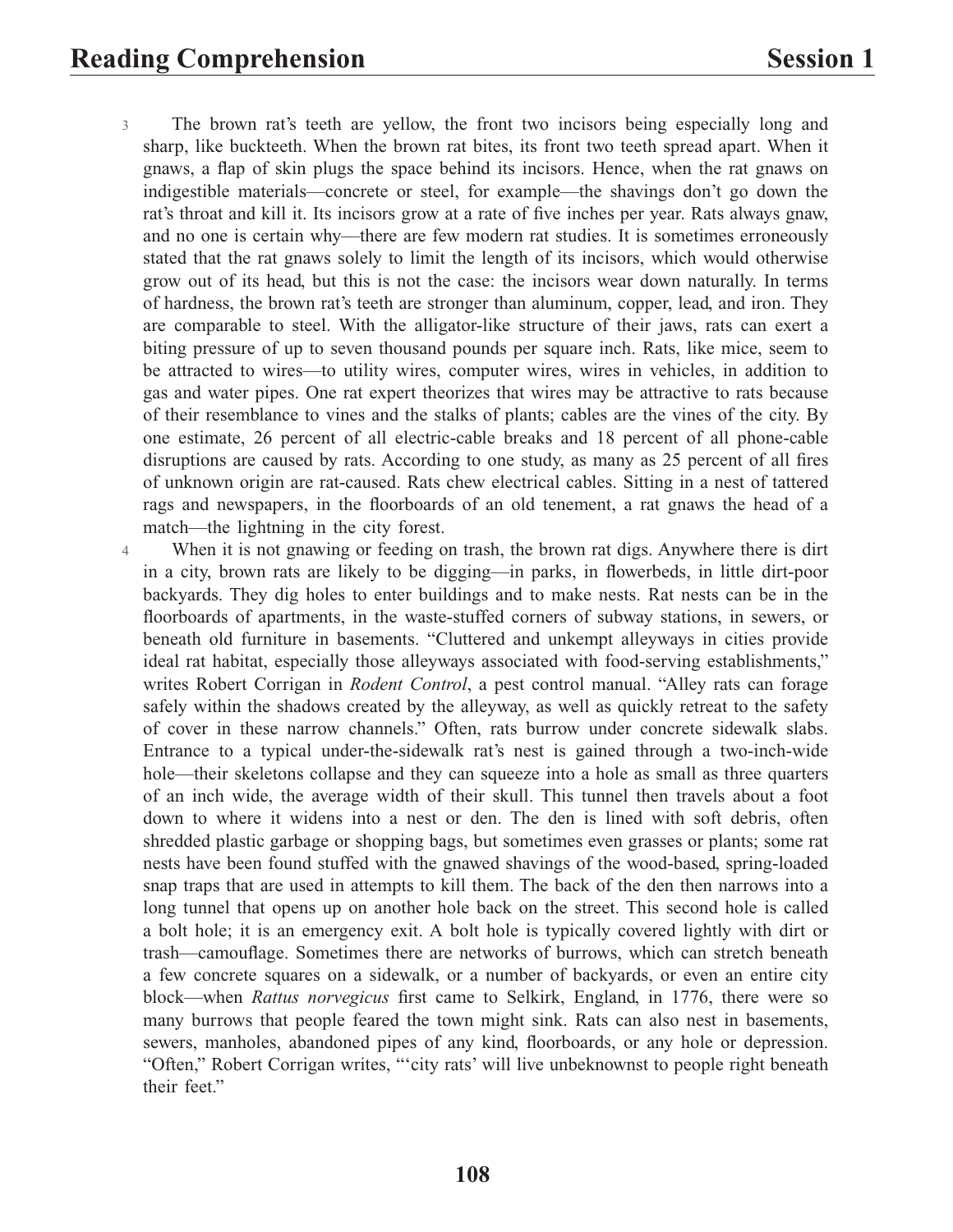5 Rats also inhabit subways, as most people in New York City and any city with a subway system are well aware. Every once in a while, there are reports of rats boarding trains, but for the most part rats stay on the tracks—subway workers I have talked to refer to rats as "track rabbits." People tend to think that the subways are filled with rats, but in fact rats are not everywhere in the system; they live in the subways according to the supply of discarded human food and sewer leaks. Sometimes, rats use the subway purely for nesting purposes; they find ways through the walls of the subway stations leading from the tracks to the restaurants and stores on the street—the vibrations of subway trains tend to create rat-size cracks and holes. Many subway rats tend to live near stations that are themselves near fast-food restaurants. At the various subway stations near Herald Square, for example, people come down from the streets and throw the food that they have not eaten onto the tracks, along with newspapers and soda bottles and, I have noticed, thousands of nolonger-charged AA batteries, waiting to leak acid. The rats eat freely from the waste and sit at the side of the little streams of creamy brown sewery water that flows between the rails. They sip the water the way rats do, either with their front paws or by scooping it up with their incisors.

*Rats: Observations on the History and Habitat of the City's Most Unwanted Inhabitants* by Robert Sullivan. Copyright © 2004 by Robert Sullivan. Reprinted by permission of Bloomsbury USA.



In paragraph 1, what do the different rat names **mainly** show?

- A. Rats are the largest type of rodent.
- B. There are many opinions about rats.
- C. There is little reason to be afraid of rats.
- D. Rats can live in a variety of environments.

**2** What does the end of paragraph 2 **mainly** emphasize about rats?

- A. their strange diet
- B. their physical abilities
- C. their preference for dry land
- D. their similarity to other mammals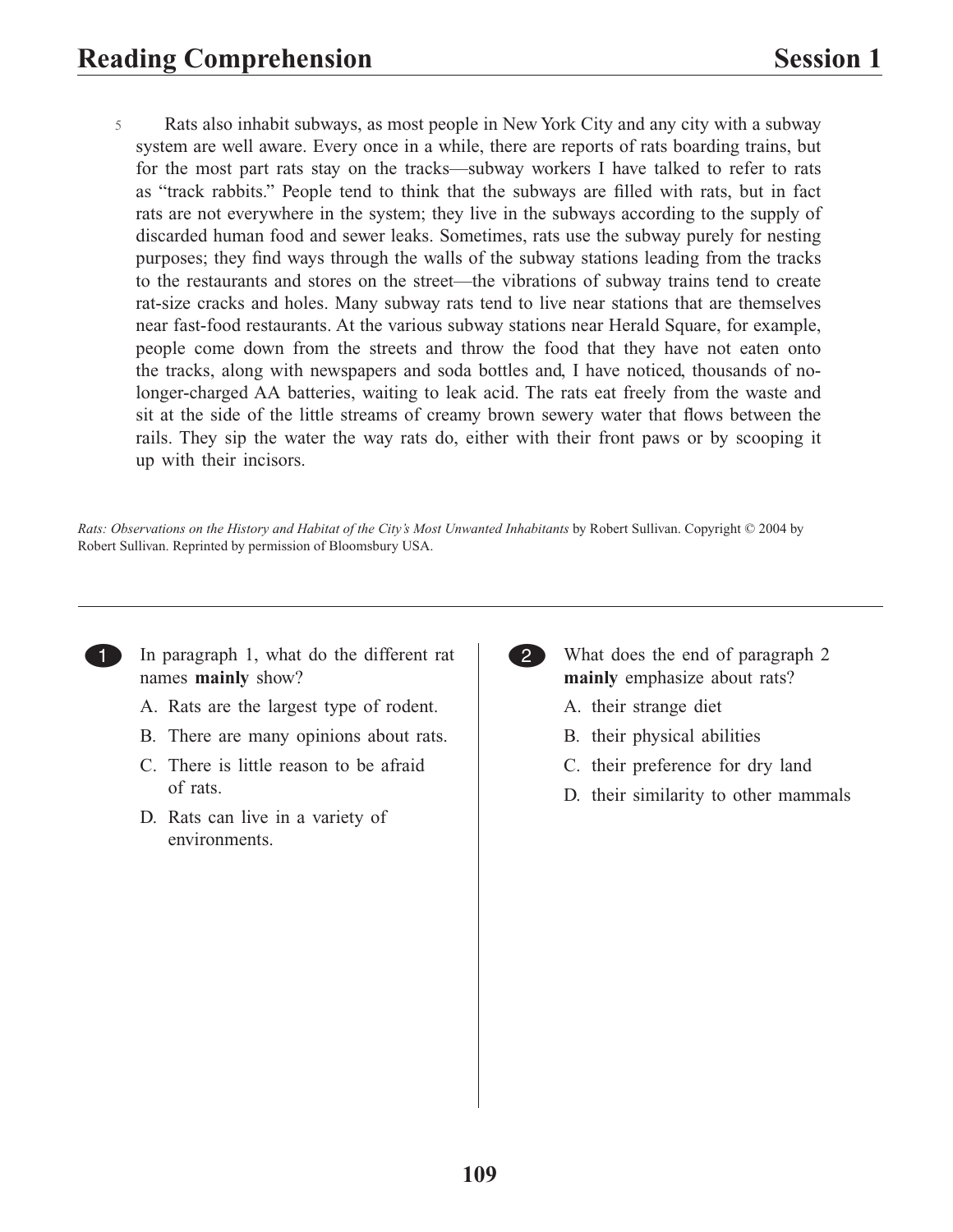

●<sup>3</sup> In paragraph 3, what is the **most likely** reason the author states, "cables are the vines of the city"?

- A. to show why rats enjoy chewing on cables
- B. to show that vines are nutritious for rats
- C. to show that rats like living in vehicles
- D. to show why it is hard to find rats



●<sup>4</sup> What is one of the **main** purposes of the statistics in paragraph 3?

- A. to show how many rats live in city buildings
- B. to show how poorly constructed most cities are
- C. to emphasize the damage rats do to city infrastructure
- D. to emphasize the amount of litter people in cities produce
- 
- ●<sup>5</sup> Which of the following additions to paragraph 4 would be **most** useful to the reader?
	- A. a picture of a rat
	- B. a picture of a trap
	- C. a picture of a rat nest
	- D. a picture of a subway tunnel
- 

6 Read the examples from the excerpt in the box below.

- One spring, beneath the Brooklyn Bridge, I saw a red-haired brown rat that had been run over by a car.
- **•**  . . . people . . . throw the food that they have not eaten onto the tracks, along with newspapers and soda bottles and, I have noticed, thousands of no-longer-charged AA batteries, waiting to leak acid.

What do the examples show about the author's research methods?

- A. The author relies on data from published studies.
- B. The author looks for humorous stories about rats.
- C. The author gathers his own field observations.
- D. The author contrasts rats with other animals.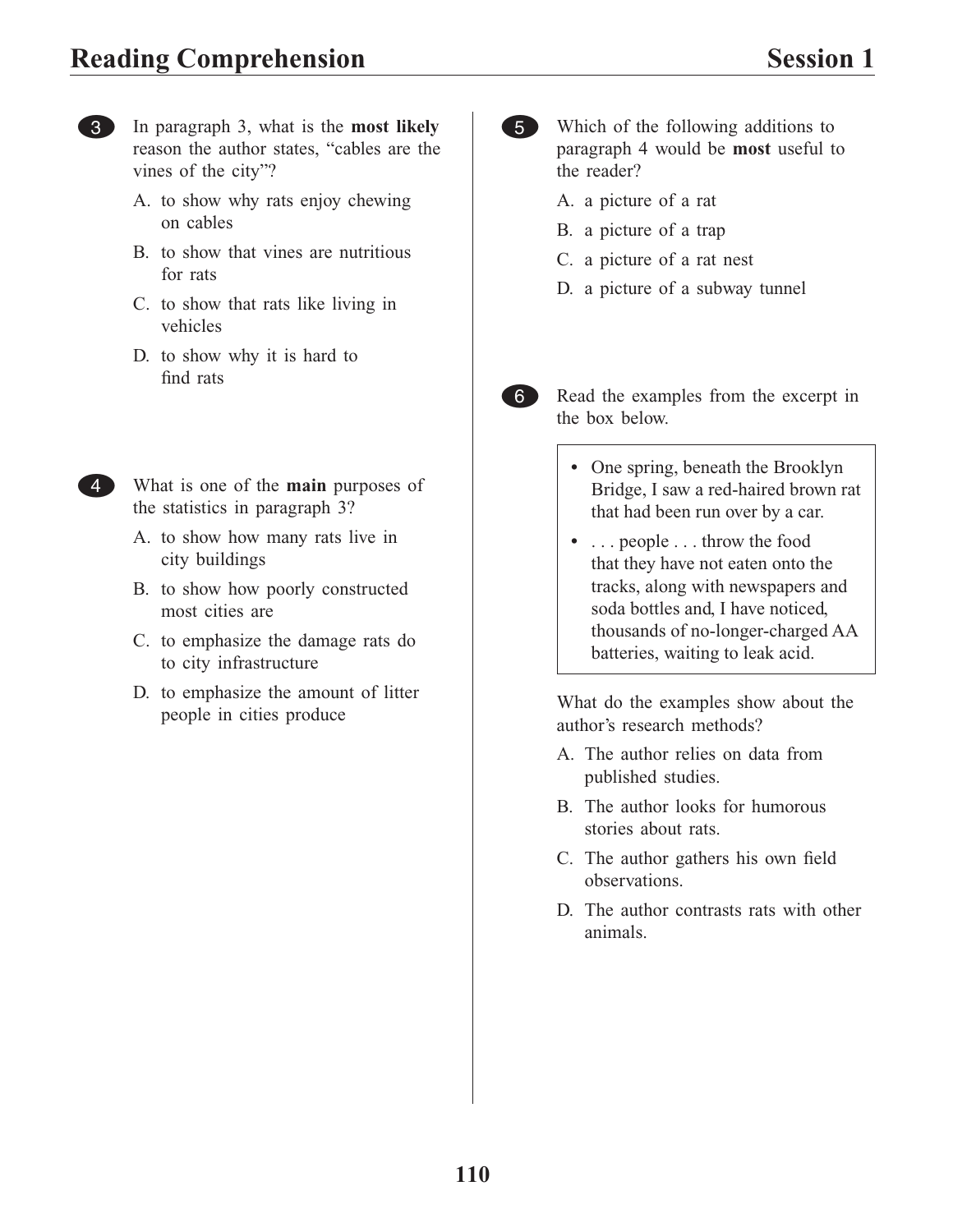

**7** Which of the following would be the **best** subtitle for the excerpt?

- A. "The Disease Carrier"
- B. "Toward a Cleaner City"
- C. "Life on the Train Tracks"
- D. "Succeeding among Humans"



8 In paragraph 1, what does the information between the dashes provide?

- A. a transition
- B. a definition
- C. a personal belief
- D. a familiar comparison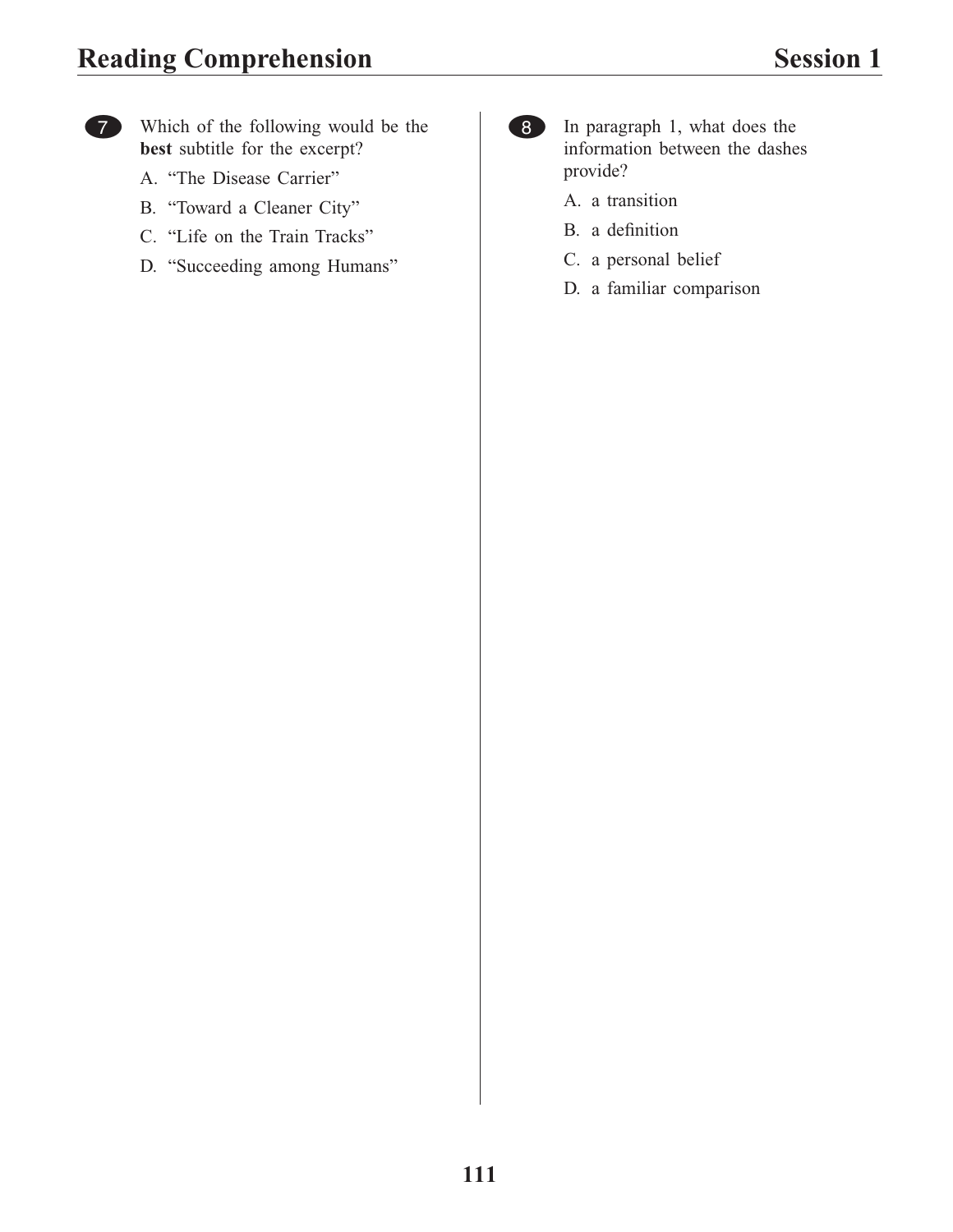**Question 9 is an open-response question.**

- **• Read the question carefully.**
- **• Explain your answer.**
- **• Add supporting details.**
- **• Double-check your work.**

**Write your answer to question 9 in the space provided in your Student Answer Booklet.**



**9** Based on the excerpt, explain why brown rats have been able to thrive in urban areas. Support your answer with relevant and specific information from the excerpt.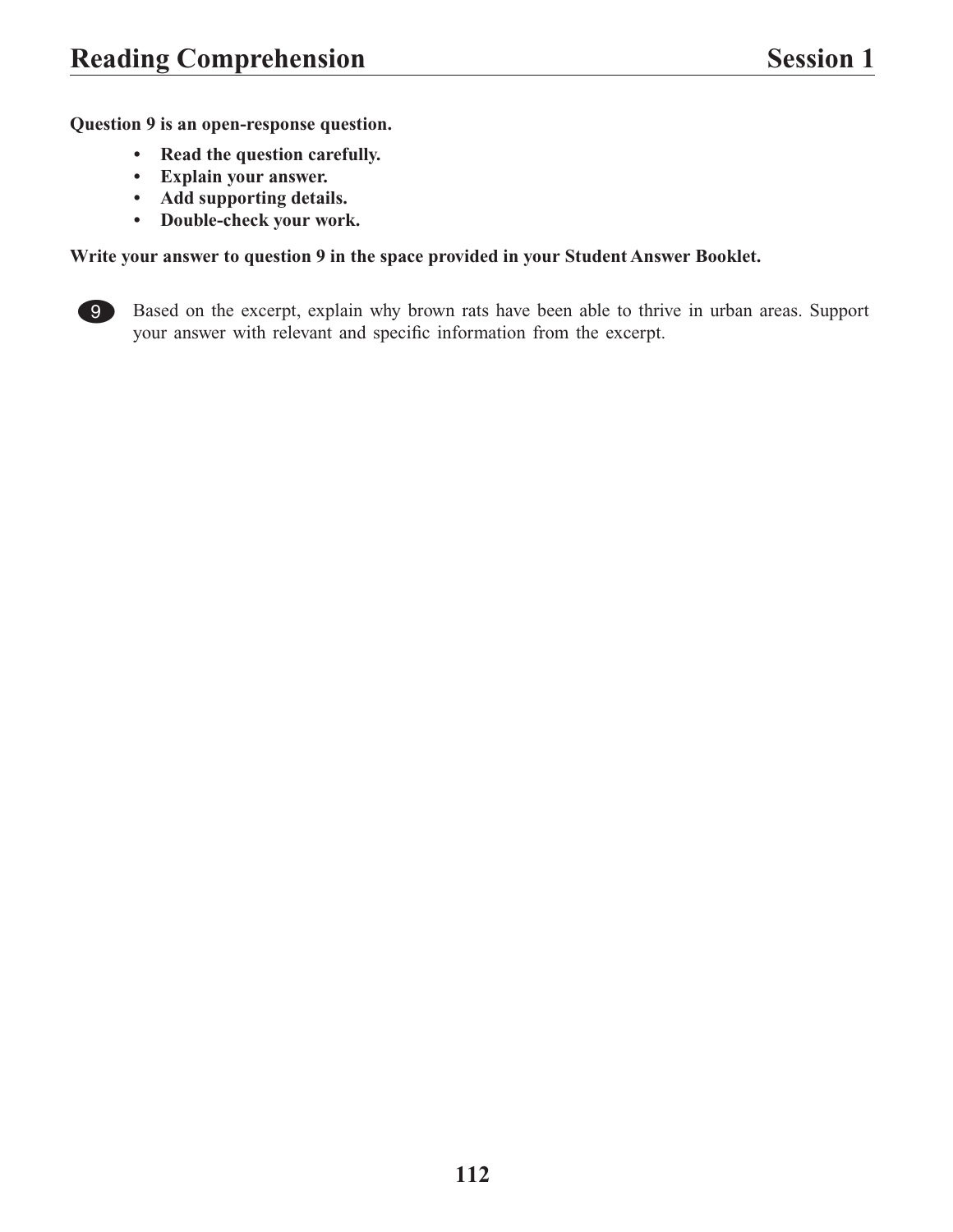Virgil's Georgics are a group of poems about rural life in ancient Rome. Read the excerpt from the Second Georgic *and answer the questions that follow.*

*from the* **Second Georgic**

Students read an excerpt from the "Second Georgic" and then answered questions 10 through 13 that follow on page 114 of this document.

Due to copyright restrictions, the excerpt cannot be released to the public over the Internet. For more information, see the copyright citation below.

*Second Georgic* by Virgil, translated by David Ferry, from *The Georgics of Virgil*. Copyright © 2005 by David Ferry. Reprinted by permission of Farrar, Straus and Giroux, LLC.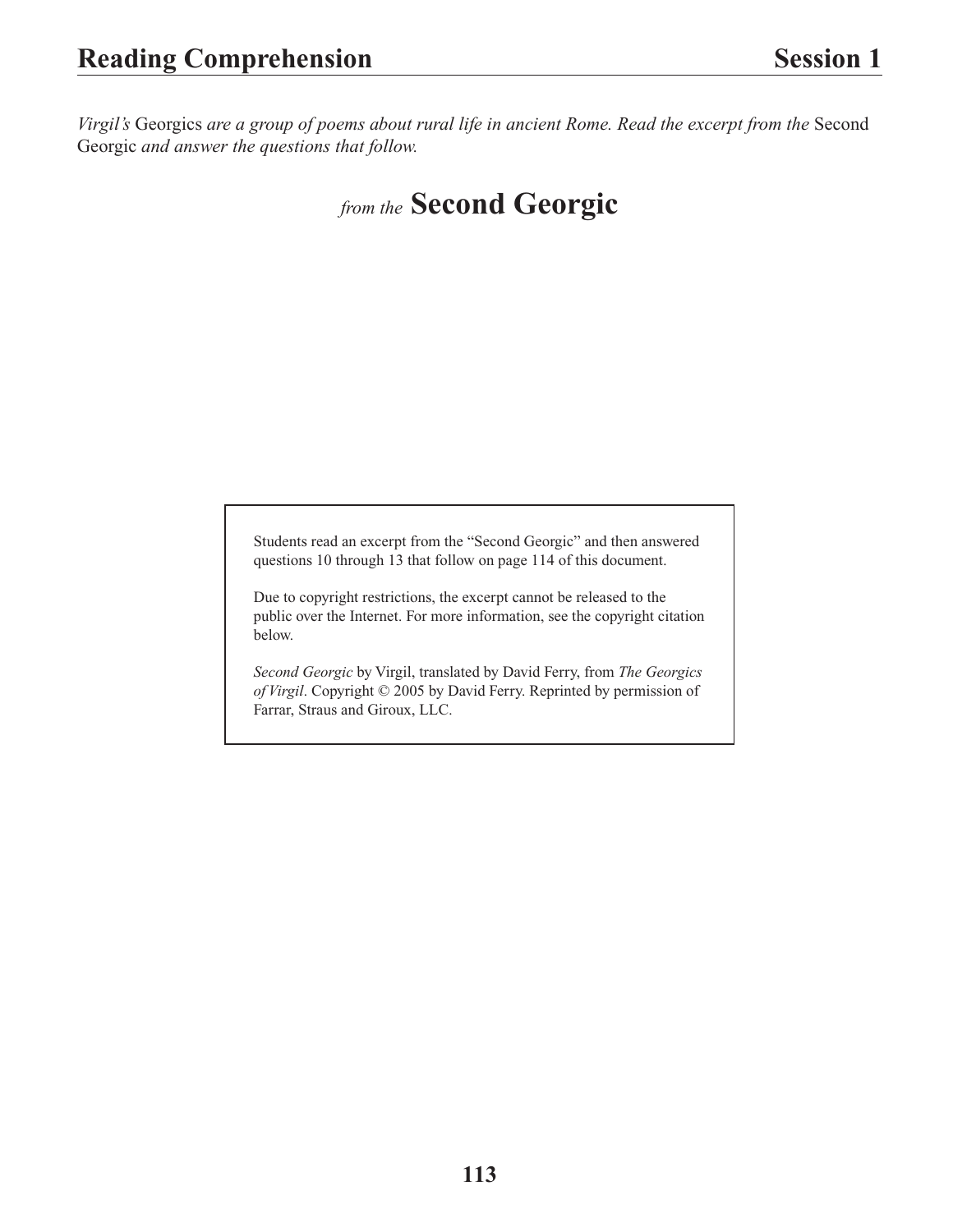

10 Based on the poem, which of the following **best** describes the poet's tone?

- A. regretful
- B. admiring
- C. sarcastic
- D. proud



**11** What is the **main** purpose of the examples given in lines 5–17?

- A. to emphasize the skill of Roman artists
- B. to describe the lifestyle of the average Roman
- C. to emphasize the farmers' jealousy of the rich
- D. to describe the luxuries for which the farmers have no need
- **12** Based on lines 18–28, what is the **main** reason the speaker feels rural life is superior to other ways of life?
	- A. The gods are frequent visitors.
	- B. Farmers' work is undemanding.
	- C. Nature's gifts promote serenity.
	- D. Farmers can make a lot of money.



- ●<sup>13</sup> What is the **main** purpose of the colon in line 20?
	- A. to create a pause
	- B. to introduce a list
	- C. to link two sentences
	- D. to conclude a thought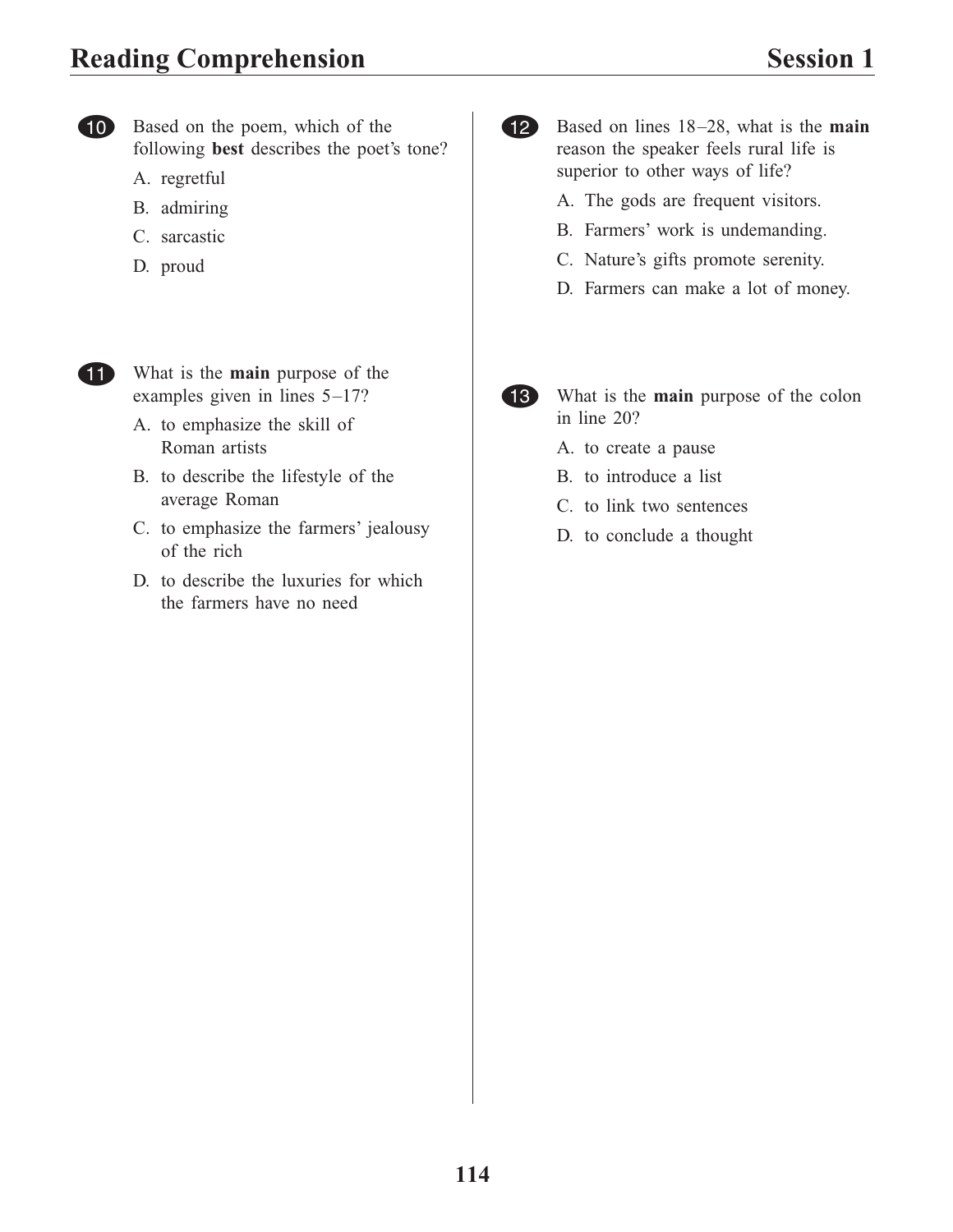*In this essay, Judith Ortiz Cofer recalls how her childhood fantasies and her mother's dreams intersect. Read the essay "Volar," which means "to fly" in Spanish, and answer the questions that follow.*

## *Volar*

#### by Judith Ortiz Cofer

- 1 At twelve I was an avid consumer of comic books—*Supergirl* being my favorite. I spent my allowance of a quarter a day on two twelve-cent comic books or a double issue for twenty-five. I had a stack of *Legion of Super Heroes* and *Supergirl* comic books in my bedroom closet that was as tall as I. I had a recurring dream in those days: that I had long blond hair and could fly. In my dream I climbed the stairs to the top of our apartment building as myself, but as I went up each flight, changes would be taking place. Step by step I would fill out: my legs would grow long, my arms harden into steel, and my hair would magically go straight and turn a golden color. . . . Supergirl had to be aerodynamic. Sleek and hard as a supersonic missile. Once on the roof, my parents safely asleep in their beds, I would get on tip-toe, arms outstretched in the position for flight and jump out my fifty-story-high window into the black lake of the sky. From up there, over the rooftops, I could see everything, even beyond the few blocks of our barrio;<sup>1</sup> with my X-ray vision I could look inside the homes of people who interested me. Once I saw our landlord, whom I knew my parents feared, sitting in a treasure-room dressed in an ermine coat and a large gold crown. He sat on the floor counting his dollar bills. I played a trick on him. Going up to his building's chimney, I blew a little puff of my super-breath into his fireplace, scattering his stacks of money so that he had to start counting all over again. I could more or less program my Supergirl dreams in those days by focusing on the object of my current obsession. This way I "saw" into the private lives of my neighbors, my teachers, and in the last days of my childish fantasy and the beginning of adolescence, into the secret room of the boys I liked. In the mornings I'd wake up in my tiny bedroom with the incongruous—at least in our tiny apartment—white "princess" furniture my mother had chosen for me, and find myself back in my body: my tight curls still clinging to my head, skinny arms and legs . . . unchanged.
- 2 In the kitchen my mother and father would be talking softly over a café con leche.<sup>2</sup> She would come "wake me" exactly forty-five minutes after they had gotten up. It was their time together at the beginning of each day and even at an early age I could feel their disappointment if I interrupted them by getting up too early. So I would stay in my bed recalling my dreams of flight, perhaps planning my next flight. In the kitchen they would be discussing events in the barrio. Actually, he would be carrying that part of the conversation; when it was her turn to speak she would, more often than not, try shifting

<sup>1</sup>*barrio* — a Spanish-speaking neighborhood

<sup>2</sup> *café con leche* — coffee with milk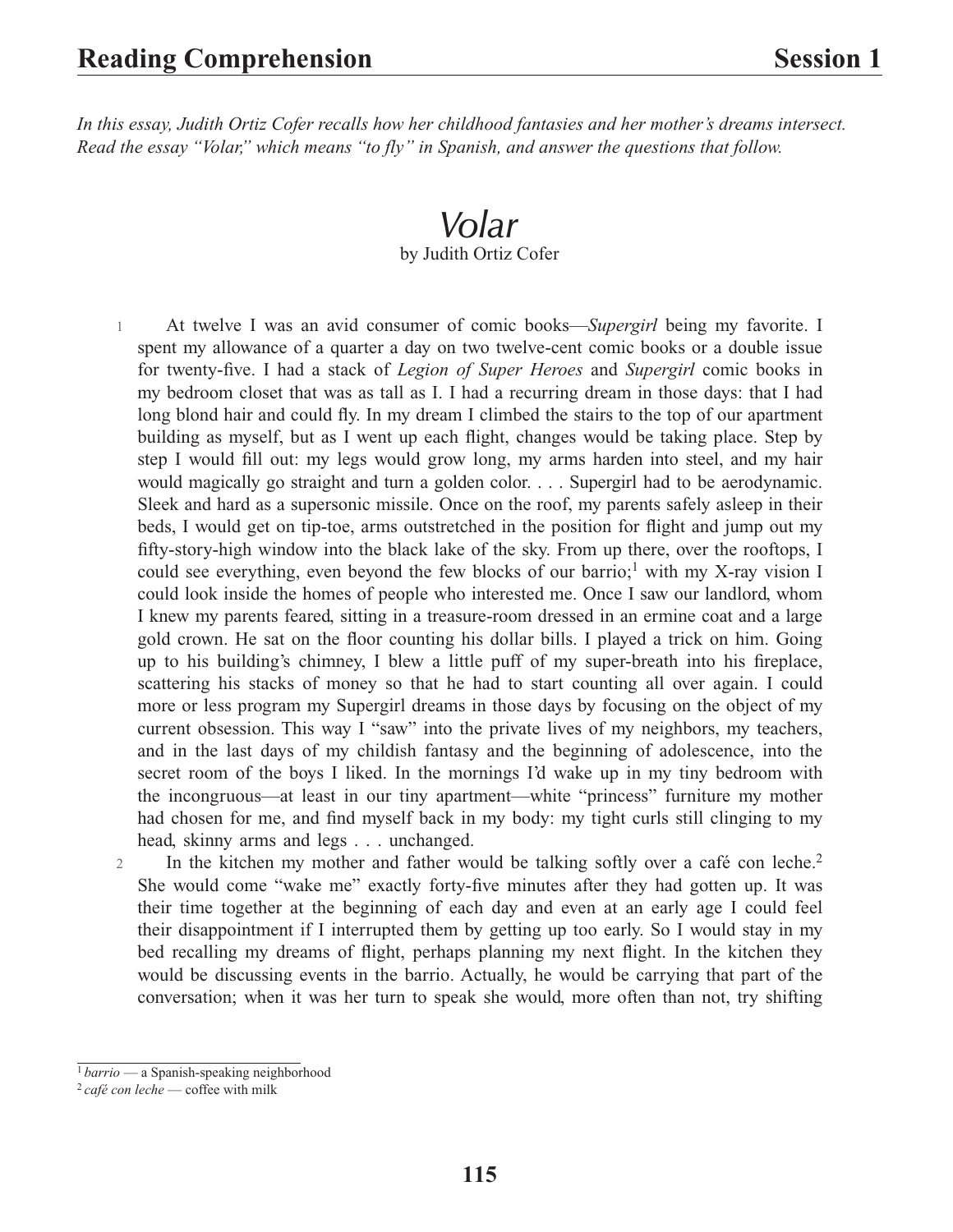the topic toward her desire to see her *familia* on the Island: *How about a vacation in Puerto Rico together this year, Querido?*<sup>3</sup> *We could rent a car, go to the beach. We could* . . . And he would answer patiently, gently, *Mi amor,*<sup>4</sup> *do you know how much it would cost for the all of us to fly there? It is not possible for me to take the time off . . . Mi vida,*<sup>5</sup> *please understand.* . . . And I knew that soon she would rise from the table. Not abruptly. She would light a cigarette and look out the kitchen window. The view was of a dismal alley that was littered with refuse thrown from windows. The space was too narrow for anyone larger than a skinny child to enter safely, so it was never cleaned. My mother would check the time on the clock over her sink, the one with a prayer for patience and grace written in Spanish. A birthday gift. She would see that it was time to wake me. She'd sigh deeply and say the same thing the view from her kitchen window always inspired her to say: *Ay, si yo pudiera volar.*<sup>6</sup>

"Volar" by Judith Ortiz Cofer, translated by Elena Olazagasti-Segovia, from *El año de nuestra revolución*. Copyright © 2006 by Arte Público Press—University of Houston. Reprinted by permission of Arte Público Press—University of Houston.

<sup>3</sup>*Querido* — dear

<sup>4</sup> *Mi amor* — my love

<sup>5</sup>*Mi vida* — my life, used as a term of endearment

<sup>6</sup>*Ay, si yo pudiera volar* — Oh, if only I could fly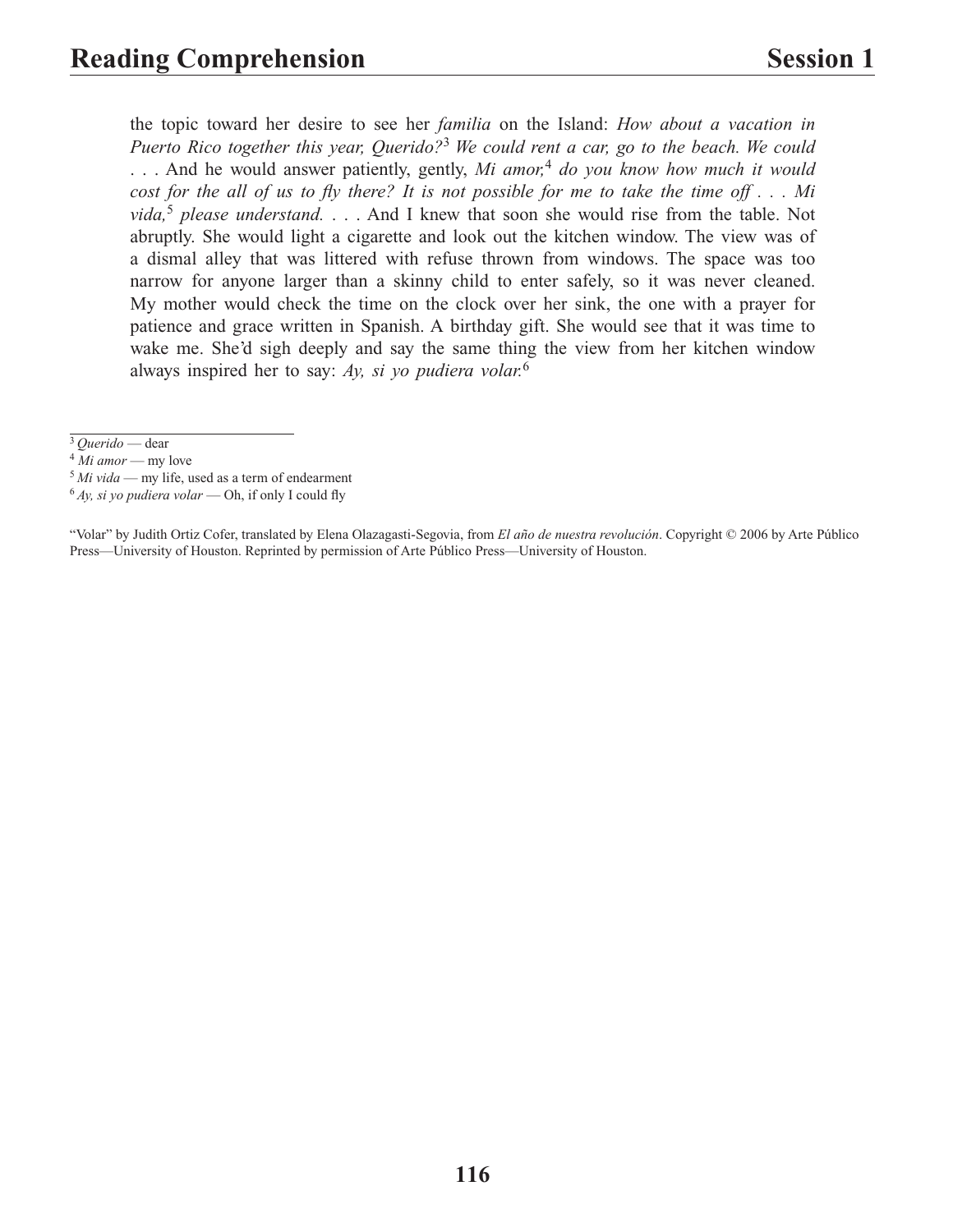

14 In paragraph 1, which specific action changes the author from a girl into a superhero?

- A. turning a page in one of her comic books
- B. looking out over the houses in her neighborhood
- C. climbing the stairs to the top of her apartment building
- D. playing a trick on the landlord of her apartment building



15 Read the sentence from paragraph 1 in the box below.

> . . . I would get on tip-toe, arms outstretched in the position for flight and jump out my fifty-story-high window into the black lake of the sky.

In the sentence, the phrase "black lake of the sky" makes the sky seem

- A. playful.
- B. relaxing.
- C. polluted.
- D. boundless.
- 16 Based on the essay, which characteristic **best** describes the author's father?
	- A. ambitious
	- B. practical
	- C. content
	- D. harsh

- ●<sup>17</sup> What is the **main** effect of the author's use of Spanish phrases in the essay?
	- A. It captures the author's cultural environment.
	- B. It identifies the intended audience for the essay.
	- C. It emphasizes the tension between the author's parents.
	- D. It indicates the time period in which the essay takes place.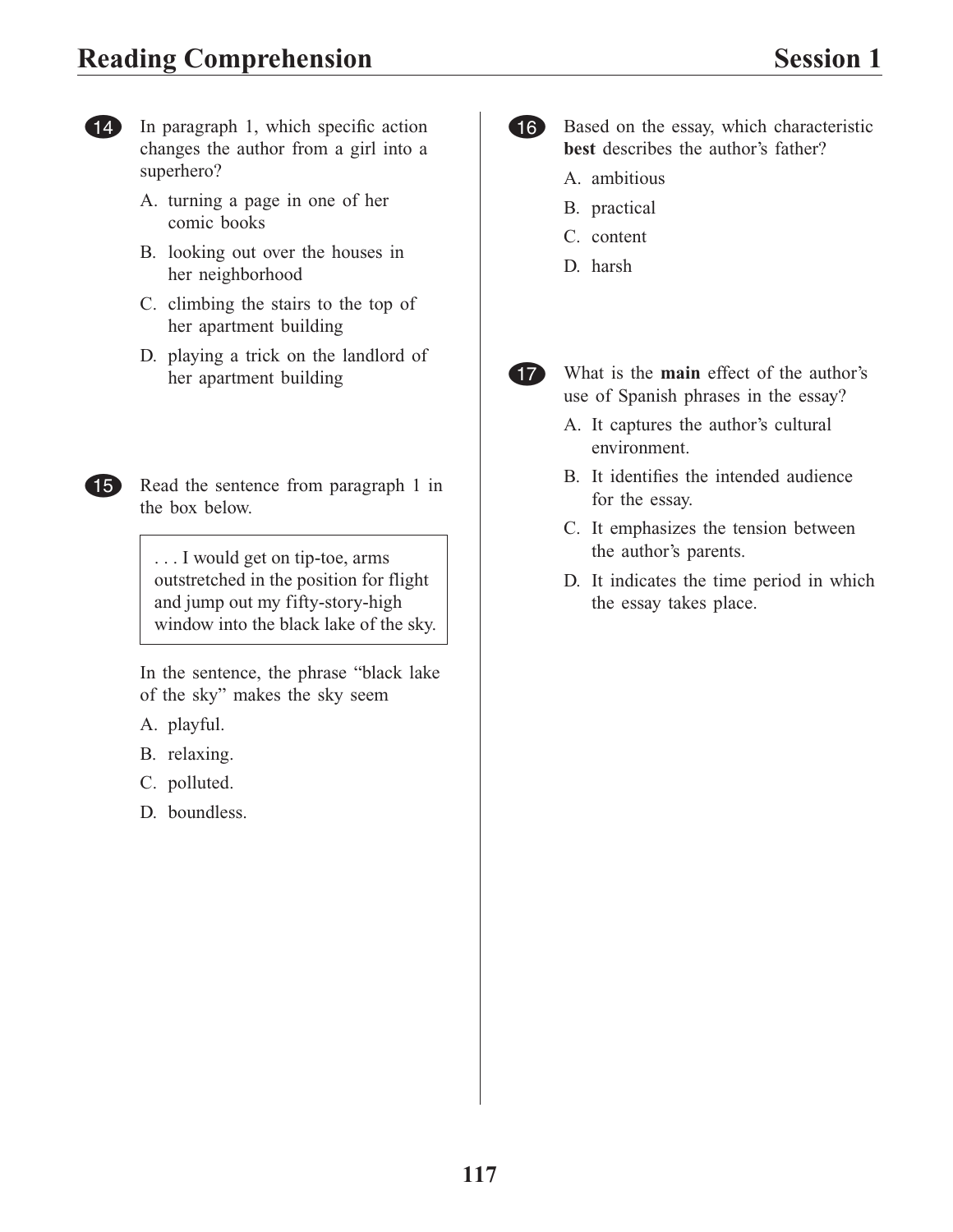**Question 18 is an open-response question.**

- **• Read the question carefully.**
- **• Explain your answer.**
- **• Add supporting details.**
- **• Double-check your work.**

**Write your answer to question 18 in the space provided in your Student Answer Booklet.**



B Based on the essay, compare the dreams of the author and her mother. Support your answer with relevant and specific details from the essay.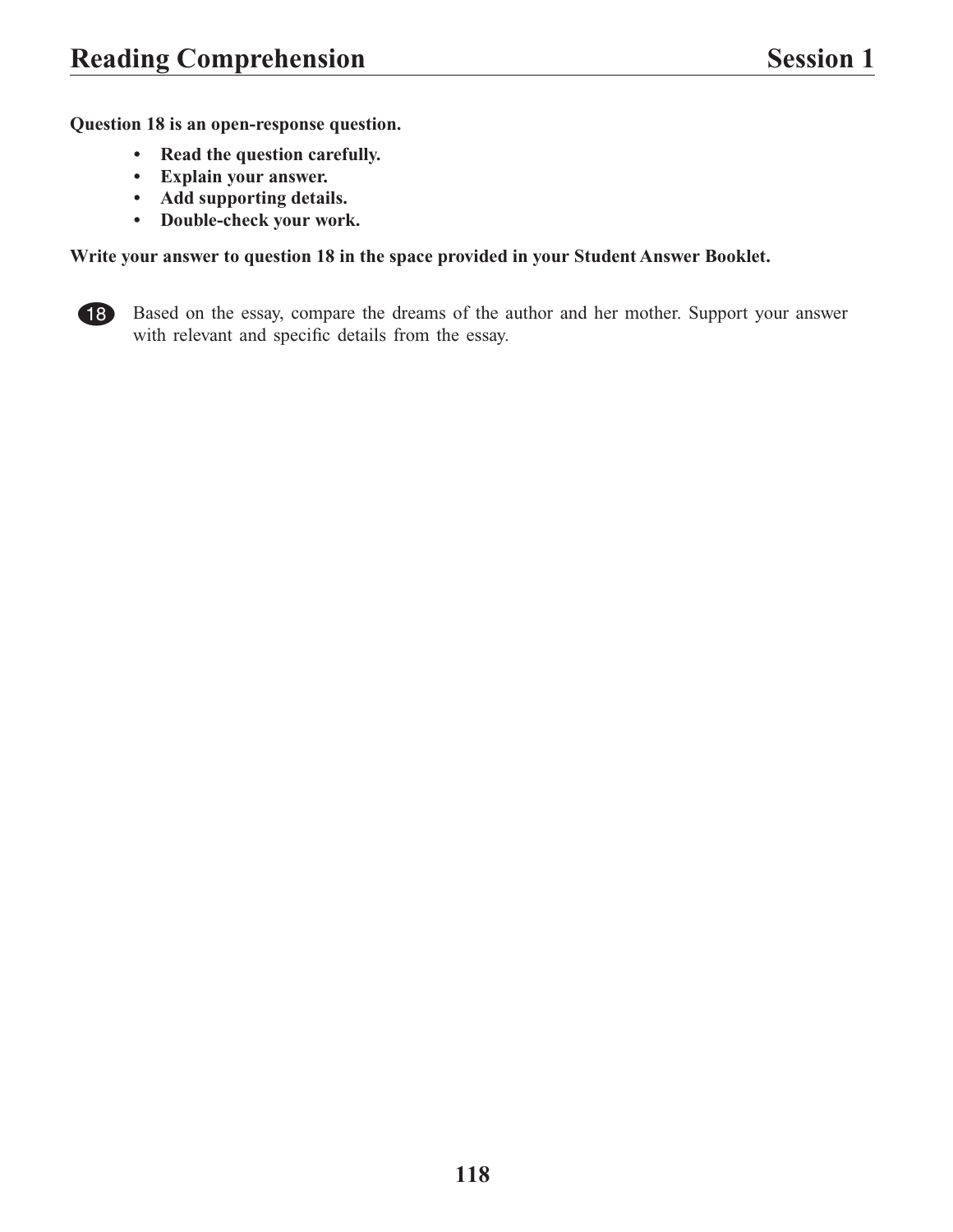## **English Language Arts Reading Comprehension: Session 2**

#### **DIRECTIONS**

**This session contains one reading selection with eight multiple-choice questions and one openresponse question. Mark your answers to these questions in the spaces provided in your Student Answer Booklet.**

*In this excerpt from the novel* Bridge of Sighs*, the narrator reminisces about "surfing" in the back of his father's milk delivery truck with his friend, Bobby Marconi. Read the excerpt and answer the questions that follow.* 

### *from* **Bridge of Sighs**

*by Richard Russo*

1 There were no milk deliveries to residences on Saturdays, just to commercial businesses, and there were relatively few of these in the Borough. My father would finish his deliveries early, then swing by the house for Bobby Marconi and me so we could "surf the truck." The empty metal milk crates were by then stacked and roped off against the side panels to prevent them from sliding and bouncing around when he turned corners. His careful stacking left most of the back empty, and Bobby and I would stand in the space created, our feet planted firmly on the ribbed floor, and pretend to surf, our arms out at our sides to keep our balance as the truck rattled along the wide Borough streets. I always surfed in the forward position, an advantage because you could see the turns coming. Bobby, as athletic in the milk truck as he was elsewhere, surfed more or less blind behind me. Not being able to see what was coming made the game that much more fun, he claimed, though I did help him by calling out "Left!" or "Sharp right!" when a turn approached. The idea was to make it through these turns without grabbing the empty milk crates for balance or the rail that ran the length of the truck, my father chortling appreciatively up front in the driver's seat as we crashed about.

2 Of course my father wasn't supposed to take Bobby and me on his route, but the rules were lax and people did it all the time, was his thinking. There was no passenger seat, since there weren't supposed to be any passengers, so if my father braked hard, there was nothing to stop Bobby and me but the metal dash. My father would try to grab us as we flew by, and he was good at it, but you never knew what his big fist would grab hold of—an arm, your hair—and being saved from hitting the console sometimes hurt worse than colliding with it.

3 "No, you ain't gonna do no surfing today," he'd tell us first thing each Saturday. "Bobby's dad don't want him doing that no more." Mr. Marconi had made that pretty clear early on. Bobby had come home with a knot on his forehead, and his father had wanted to know why, so he'd explained how we always surfed the milk truck. It was fun, he said, and not really dangerous because my father never went fast. Which was true—you *couldn't* go fast in a milk truck if you tried.

4 But the next Saturday, when we pulled up in the truck, Mr. Marconi came out, too, and took my father aside. "Tell me about this surfing," he demanded, leaning toward him aggressively, his birthmark a bright purple. Lately, things had gotten a little easier between them, so much so that my father had remarked on it, even speculating that his neighbor had decided to bury the hatchet.

5 My father explained to him how devoted we were to our surfing on Saturday mornings, how we looked forward to it all week, how Mr. Marconi should hear how we laughed and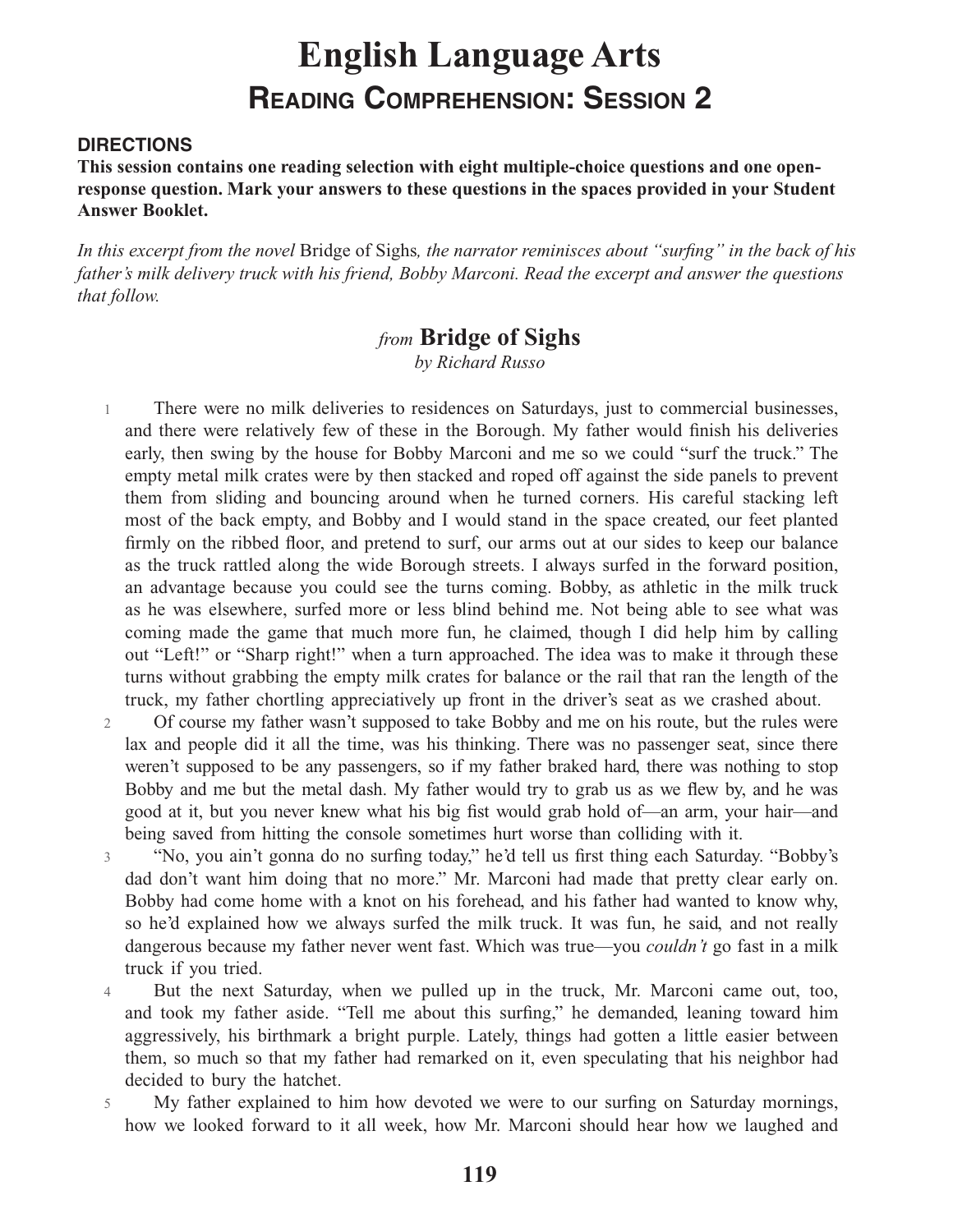shouted there in the back of the truck, how we hated it when he finally said that was enough. He said he was sorry about Bobby getting that lump on his noggin last week. "He don't like to grab on till the last second," he explained, which was true. It was Bobby's fearlessness, his refusal to grab on to the rail or the stacked crates to keep from going flying, that had caused the injury. "Don't worry," my father assured him. "I keep a pretty good eye on 'em."

6 "You better had," Mr. Marconi said. "Anything happens to my boy in that truck, you're responsible."

- 7 So the following Saturday, the new rule was No Surfing the Truck, but that made us miserable. There was no reason to be *in* the truck if we weren't allowed to surf. "Just a *little*," we pleaded. "Just five minutes? Just around this one corner? Pleeeeeease?" And so it was that we wore my father down. Over time we went from No Surfing to No Surfing Till We're Headed Back Home, thus limiting the amount of time for an injury to occur, to Be Careful, You Two, Because Bobby's Dad Will Skin Me Alive If He Gets Hurt, and If He Don't Your Mother Will, because, truth be told, she didn't like the idea either.
- 8 Why so much worry about us getting hurt? Well, because that's what invariably happened. Otherwise, how would we know the game was over? Of course our injuries were not serious—a jammed finger, a skinned knee, usually—and most Saturdays we surfed until I cried, because Bobby, when he was injured, refused to cry, so my father didn't know he'd been hurt and the fun could continue. I deeply envied Bobby his self-control and tried my best to emulate him, even as I suspected I'd never master the trick. Why he never cried was an even deeper mystery to me than why he never had to pay the bridge toll back when we lived on Berman Court. Every Saturday I'd tell myself that I wasn't going to cry, but when the time came and I went crashing into the side of the truck, and my father, hearing the impact, turned around in his seat to check on us, my resolution would dissolve, not so much because of the pain as from his expression, which suggested that he knew I was hurt, that I couldn't fool him anyway, so why try? And then the tears would just *be* there, brimming over, no holding them back.
- 9 Still, before long we'd forgotten all about Mr. Marconi's solemn warning, and why not? He had to know we were back at it. One or the other of us always got off the milk truck limping or rubbing an elbow, but we were also in high spirits, laughing and shouting and trying to get my father to promise we'd do it again next Saturday. Which wasn't hard work, since he enjoyed the whole thing about as much as we did. He never talked about his own childhood, but according to my mother it couldn't really be called a childhood at all, just an unrelenting series of chores, from sunrise to sunset, bleak and unending, which was why, she explained, he wasn't anxious for me to have a paper route like Bobby or to be overburdened with responsibilities around the house. I was to keep my room clean and study when I was supposed to, but otherwise I was simply to be the sort of boy my father never had a chance to be. The pleasure he took in our joy when we surfed his milk truck was purely vicarious, and his grin was ear to ear.
- 10 My own Saturday morning happiness was more complex. It's true that I looked forward all week to our surfing. As I said, it was about the only time Bobby and I got to spend together. But as the summer wore on I became troubled by the knowledge that part of me was waiting for, indeed looking forward to, my friend getting hurt. It had, of course, nothing to do with him and everything to do with my own cowardice and jealousy. The jealous part had to do, I think, with my understanding that Bobby's bravery meant he was having more fun, something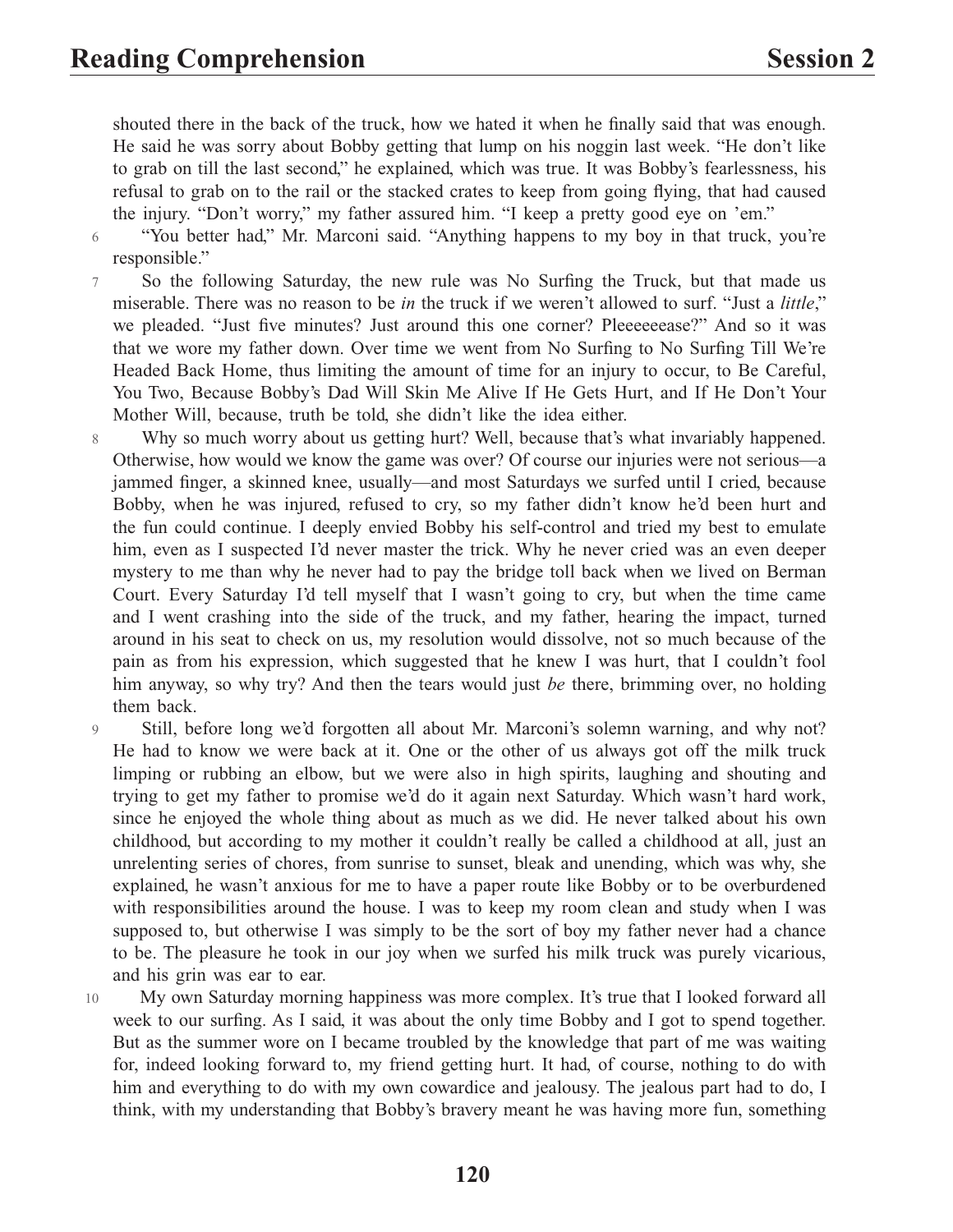that my own cowardly bailing out had robbed me of. Each week I told myself I'd be braver, that this Saturday I wouldn't reach out and hold on for safety. I'd surrender control and be flung about, laughing and full of joyous abandon. But every outing was the same as the last, and when the moment came, I grabbed on. Gradually, since wishing for courage didn't work, I began wishing for something else entirely. I never wanted Bobby to be seriously injured, of course. That would have meant the end of everything. But I did wish that just once he'd be hurt bad enough to cry, which would lessen the gulf I perceived between him and me.

- 11 And so our milk-truck surfing ended the only way it could. I didn't actually see Bobby break his wrist when he was flung against the side of the truck. I heard the bone snap, though. What saved me from suffering the same fate was my cowardice. I'd seen the curve coming and at the last second reached out and grabbed one of the tied-off milk crates. Bobby, taken by surprise, went flying.
- 12 He must've known that his wrist was broken, because he went very pale, and when our eyes met and he saw my shock and fear, he immediately sat down with his back to the panel, cradling his hand in his lap against the truck's vibrations. I think what my father heard wasn't the terrible crack of Bobby's wrist but only the silence that followed, and he immediately called back to us, wanting to know if we were all right. When Bobby refused to speak, I said that we were, but he knew better. If we weren't whooping and hollering back there, something was wrong, and more seriously wrong than what happened every other Saturday morning. He didn't just pull over and climb back into the dark interior of the truck, but instead got out, came around and threw the big rear doors wide open so the light could pour in. After one look at the angle of Bobby's wrist, the blood drained out of my father's face. While I expected him to get mad, he didn't, and when he simply closed the doors again, got back into the truck and turned for home, it wasn't Bobby but me who began to cry.
- 13 Mr. Marconi was sitting on their upstairs front porch reading a magazine when we pulled up at the curb, and he seemed to know something had happened even before my father opened the rear doors of the truck. On the ride back from the Borough, Bobby had gotten sick, and the front of his shirt now glistened with vomit.
- 14 When Mr. Marconi emerged from the house, my father began "It was an acci—" but Mr. Marconi held up his index finger, as if to say *Wait a minute*, except that he kept holding it there between them, which altered the meaning of the gesture completely. My father seemed to understand that he was being told to hold his tongue and, for the moment, at least, he held it. Mr. Marconi then reached up into the truck, lifted Bobby down and helped him into the station wagon. "I—" my father began again, but Mr. Marconi again held up that index finger and waited until my father backed up onto the terrace, allowing him to go around to the driver's side and get in next to Bobby, who was by this time slumped against the door, having finally passed out from the pain.
- 15 I was remembering what he'd said to me a few minutes before as we sat together in the back of the truck, everything quiet now aside from the rattling of the milk crates. "You didn't call the turn." He seemed less angry than curious, but it was an accusation just the same. I didn't know what to say, though as soon as he spoke those words, I realized they were true.

*Bridge of Sighs* by Richard Russo. Copyright © 2007 by Richard Russo. Reprinted by permission of Alfred A. Knopf, a division of Random House, Inc.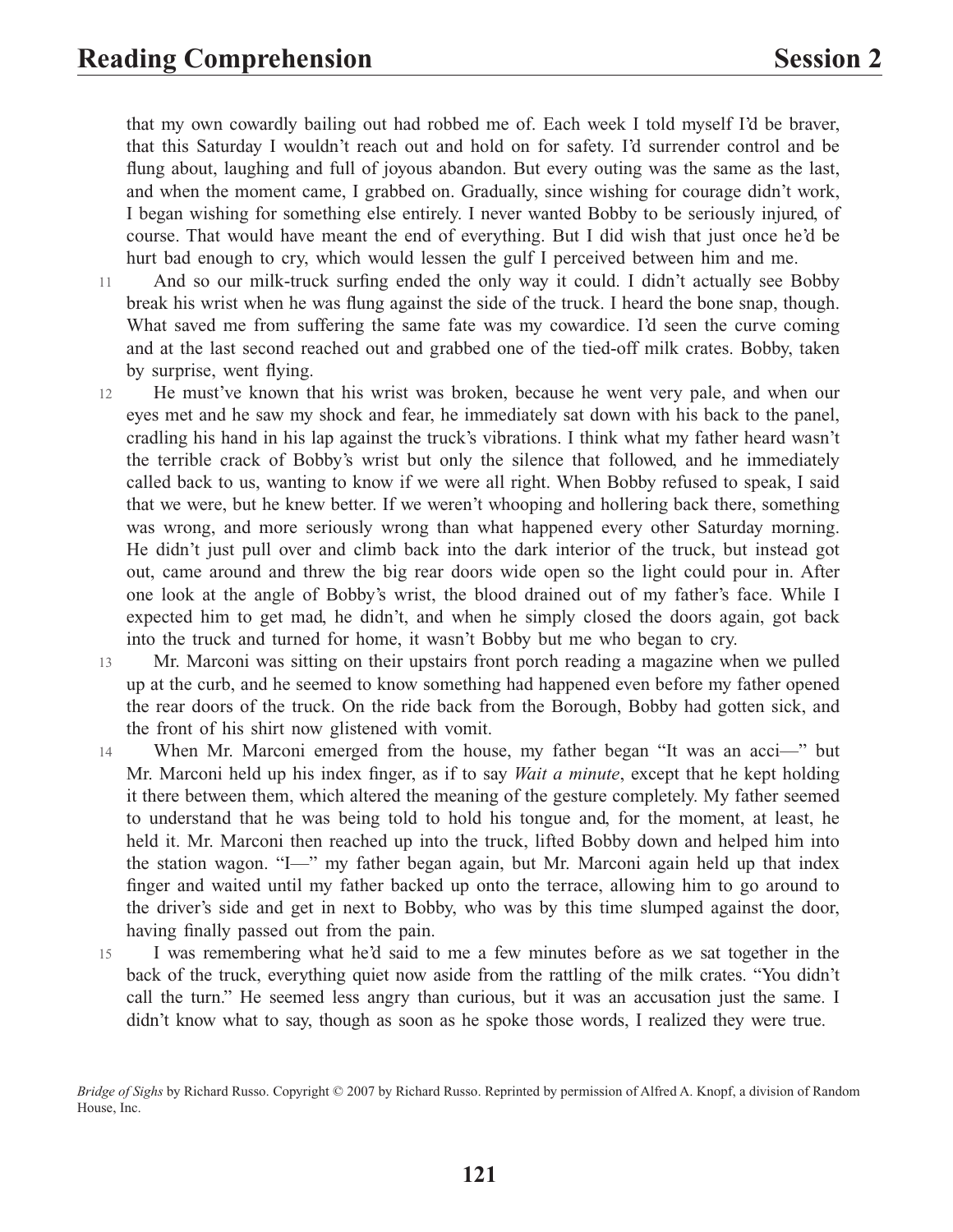### **Reading Comprehension Session 2**

- **19** What is the **main** purpose of paragraph 4?
	- A. to highlight the setting of the story
	- B. to explain the resolution of a conflict
	- C. to reveal the motivation of a character
	- D. to illustrate the relationship between two characters
- 

20 Based on paragraph 7, what happens as the rides in the truck continue?

- A. The rules become less rigid.
- B. The different rules are compared.
- C. The rules become clear to the narrator.
- D. The mother of the narrator adds more rules.
- **21** Based on paragraph 8, what is the **main** reason the narrator is intrigued with Bobby's refusal to cry?
	- A. He is worried about Bobby's attitude.
	- B. He does not possess Bobby's willpower.
	- C. He knows that Bobby has a difficult life.
	- D. He is not convinced that Bobby is sincere.
- 

**22** Based on paragraph 9, what is the **main** reason the narrator's father lets the boys surf the truck?

- A. The father wants to challenge authority.
- B. The father believes his wife will not mind.
- C. The father did not have an easy childhood.
- D. The father did it himself when he was young.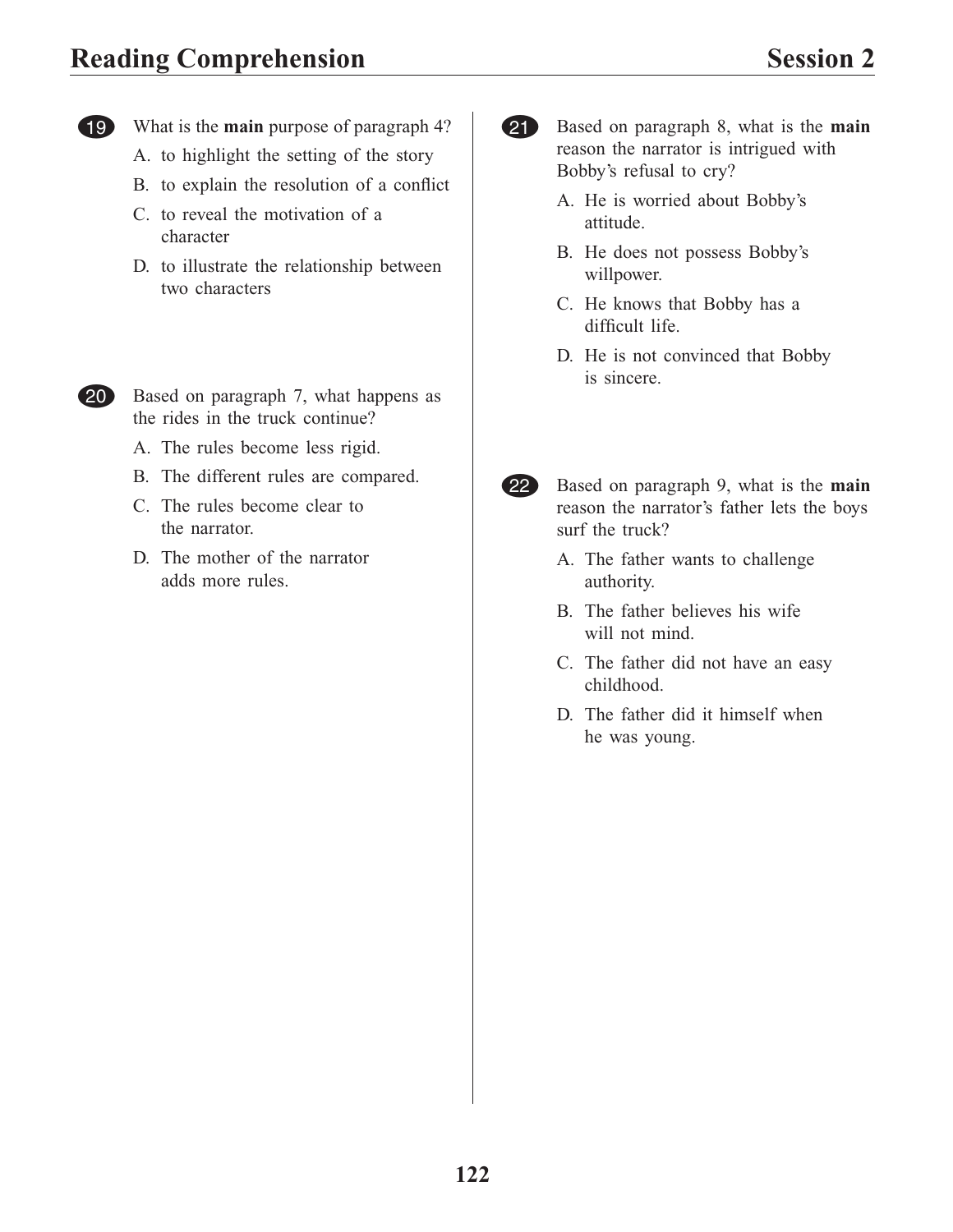## **Reading Comprehension Session 2**



- ●<sup>23</sup> What is the **main** purpose of paragraph 10?
	- A. to explain a new character's views
	- B. to describe a situation the narrator fears
	- C. to provide an analysis of the narrator's thoughts
	- D. to highlight an opportunity presented to the characters



**24** In paragraph 12, what does the description of the father's reaction emphasize?

- A. his frustration that his son is upset again
- B. his realization that it is a serious situation
- C. his anger that the deliveries will be affected
- D. his impatience at the irresponsibility of the boys
- **25** What does paragraph 15 suggest about Bobby?
	- A. He shares the narrator's guilt.
	- B. He senses the narrator's ill will.
	- C. He recognizes the narrator's skill.
	- D. He forgives the narrator's carelessness.



**26** Read the sentence from paragraph 8 in the box below.

> I deeply envied Bobby his selfcontrol and tried my best to emulate him, even as I suspected I'd never master the trick.

Based on the sentence, what does the word *emulate* mean?

- A. teach
- B. avoid
- C. imitate
- D. distract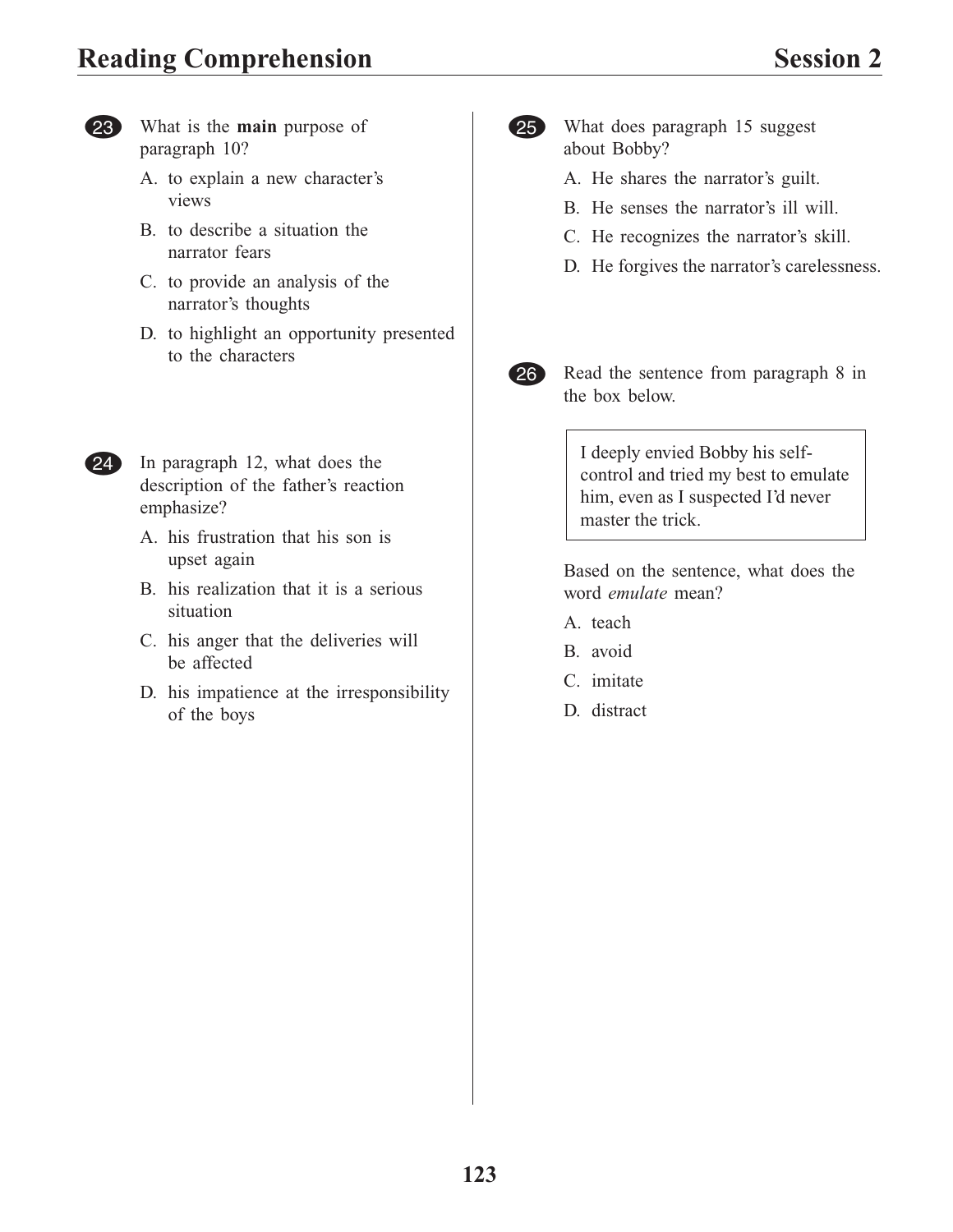**Question 27 is an open-response question.**

- **• Read the question carefully.**
- **• Explain your answer.**
- **• Add supporting details.**
- **• Double-check your work.**

**Write your answer to question 27 in the space provided in your Student Answer Booklet.**



27 Based on the excerpt, explain how surfing the truck reveals the narrator's feelings about Bobby. Support your answer with relevant and specific information from the excerpt.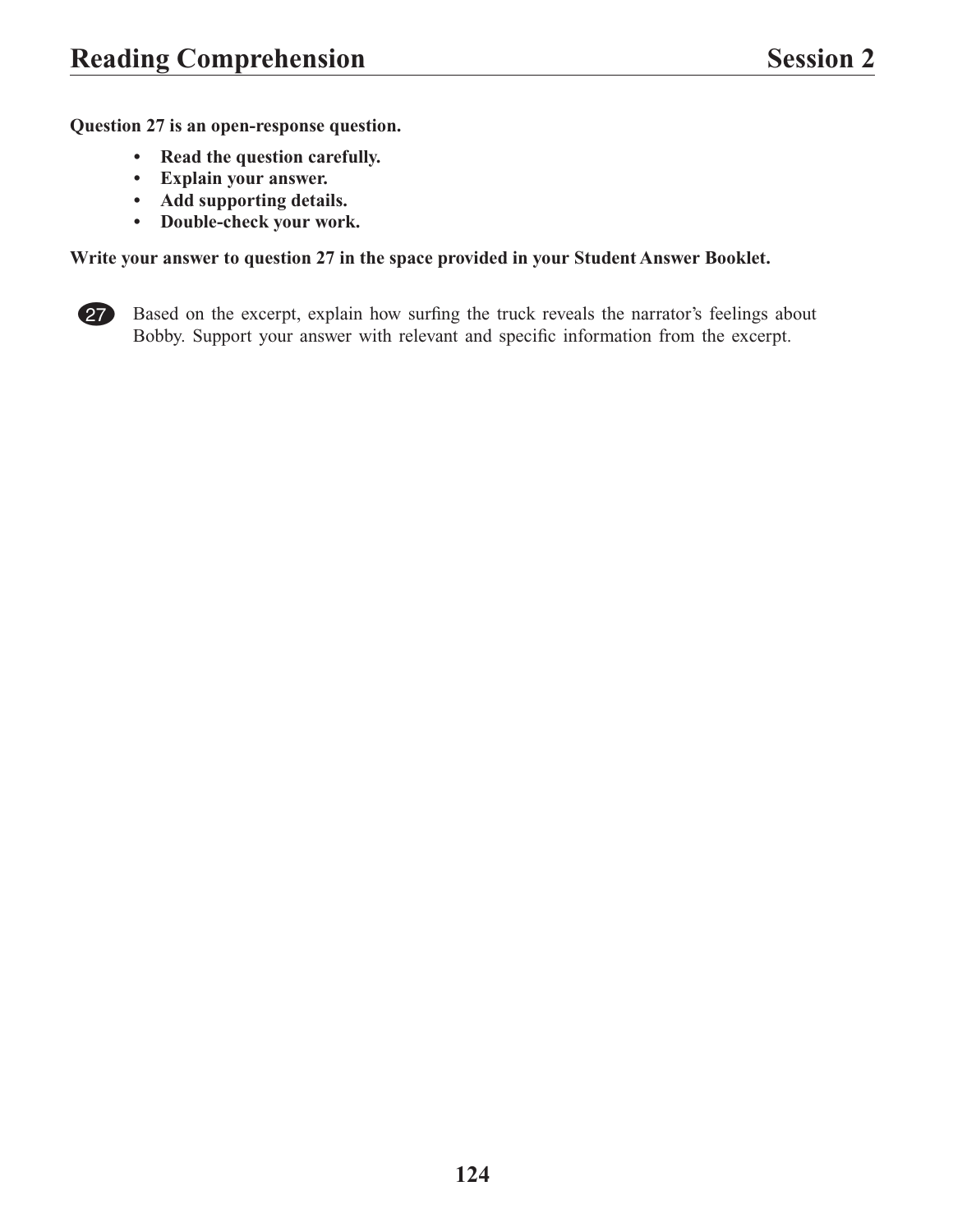## **English Language Arts Reading Comprehension: Session 3**

#### **DIRECTIONS**

**This session contains two reading selections with twelve multiple-choice questions and one openresponse question. Mark your answers to these questions in the spaces provided in your Student Answer Booklet.**

*One of the great accomplishments in modern engineering is the 32-mile tunnel that runs from Britain to France. Read about the challenges the builders faced during the project and answer the questions that follow.*

# The Channel Tunnel

by Peter Ross

Students read a selection titled "The Channel Tunnel" and then answered questions 28 through 36 that follow on pages 129 through 131 of this document. Due to copyright restrictions, the excerpt cannot be released to the public over the Internet. For more information, see the copyright citation below.

"The Channel Tunnel" by Peter Ross, from *The Seventy Wonders of the Modern World*. Text and illustrations copyright © 2002 by Thames & Hudson Ltd. Reprinted by permission of Thames & Hudson Ltd. Photograph copyright © David Sailors/Corbis.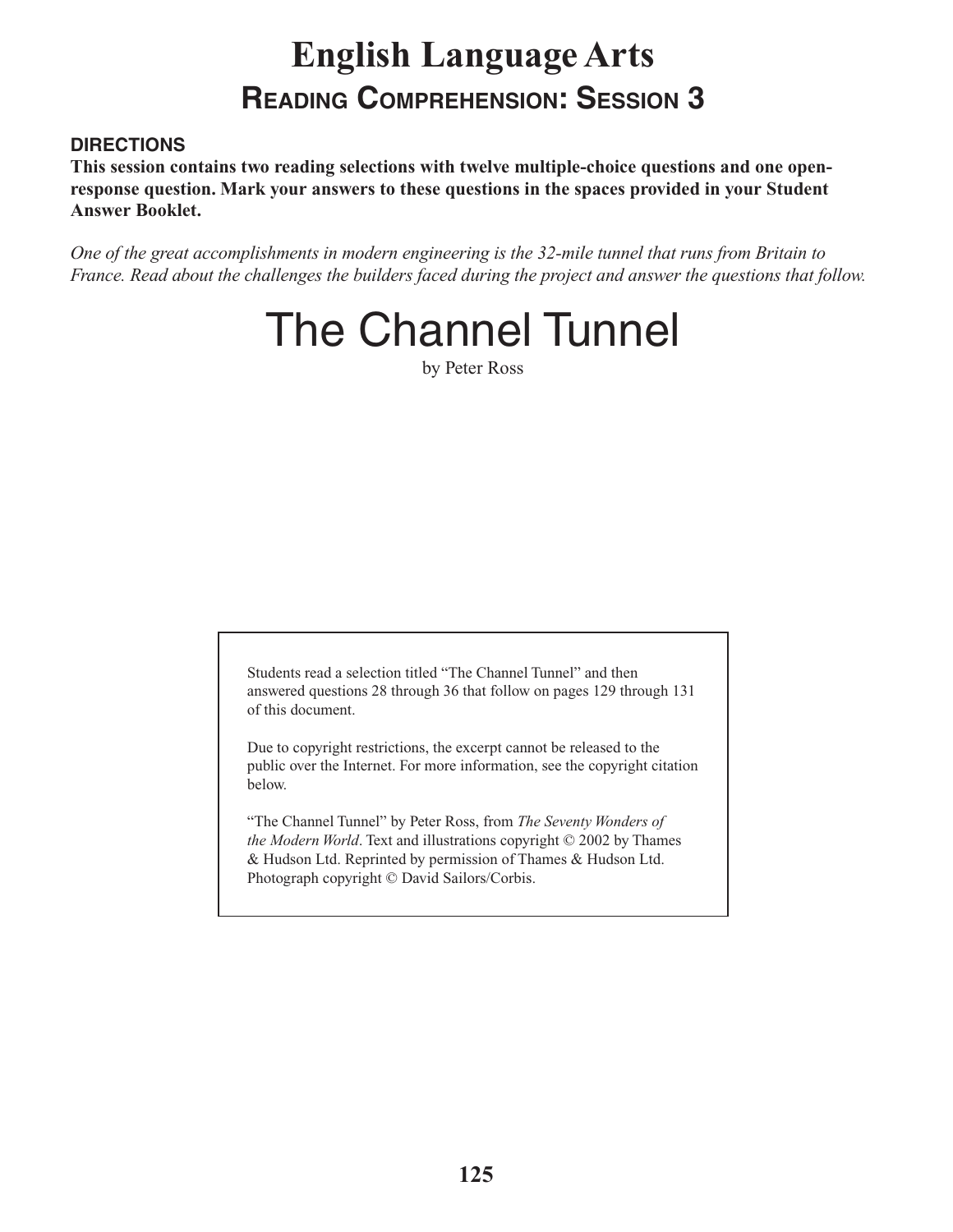Due to copyright restrictions, the selection that appeared on this page cannot be released to the public over the Internet. For more information, see the citation on the previous page.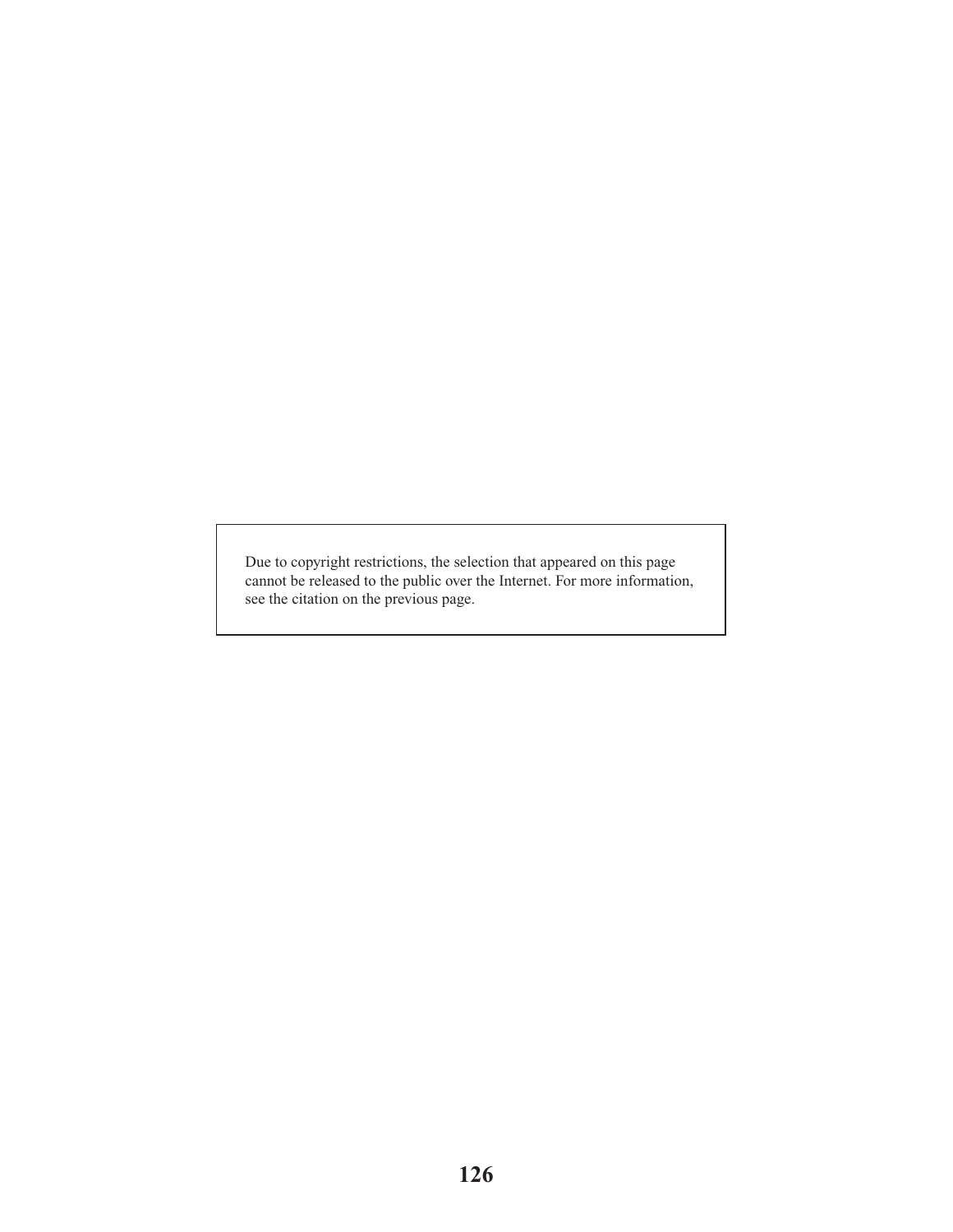Due to copyright restrictions, the selection that appeared on this page cannot be released to the public over the Internet. For more information, see the citation on page 125.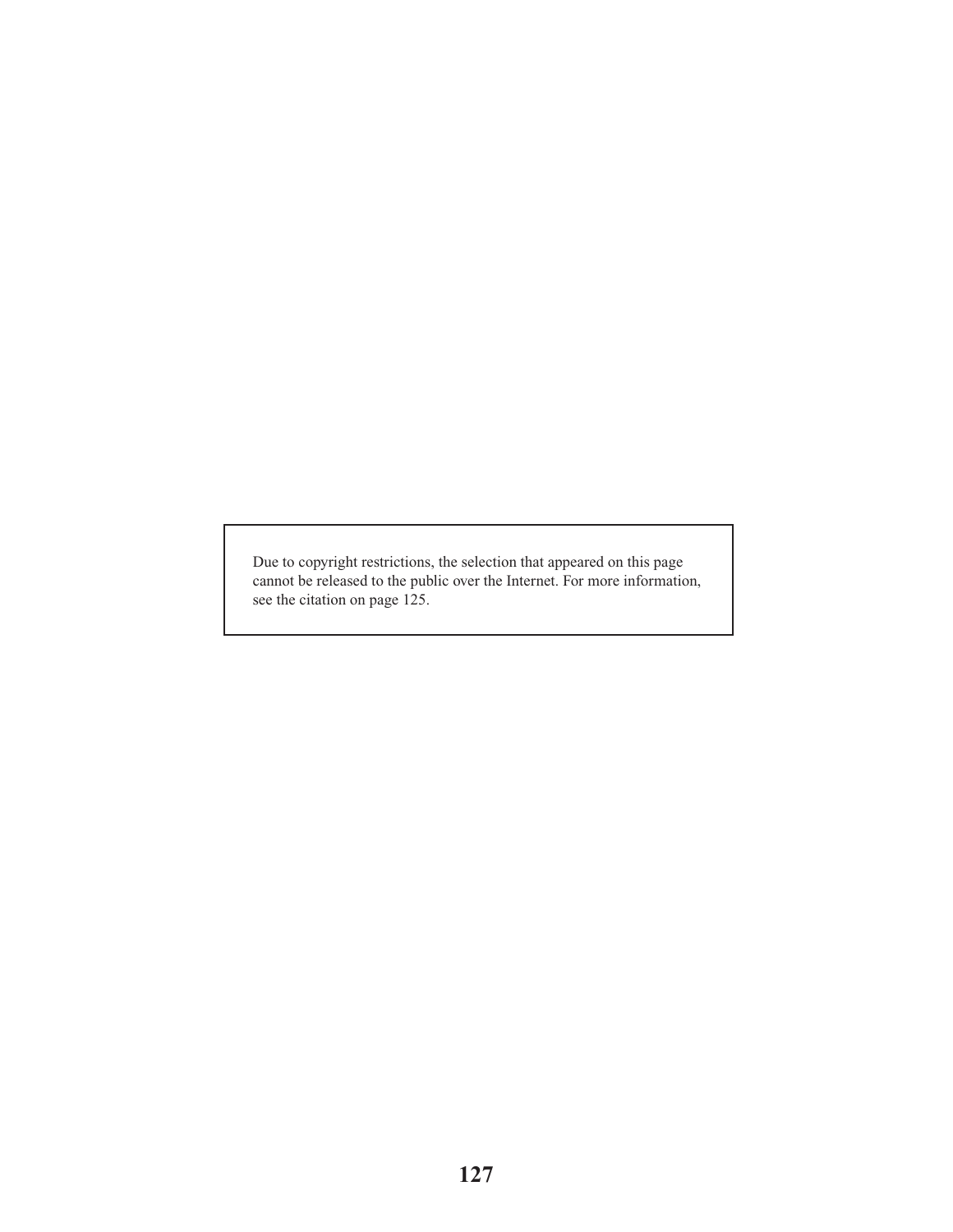Due to copyright restrictions, the selection that appeared on this page cannot be released to the public over the Internet. For more information, see the citation on page 125.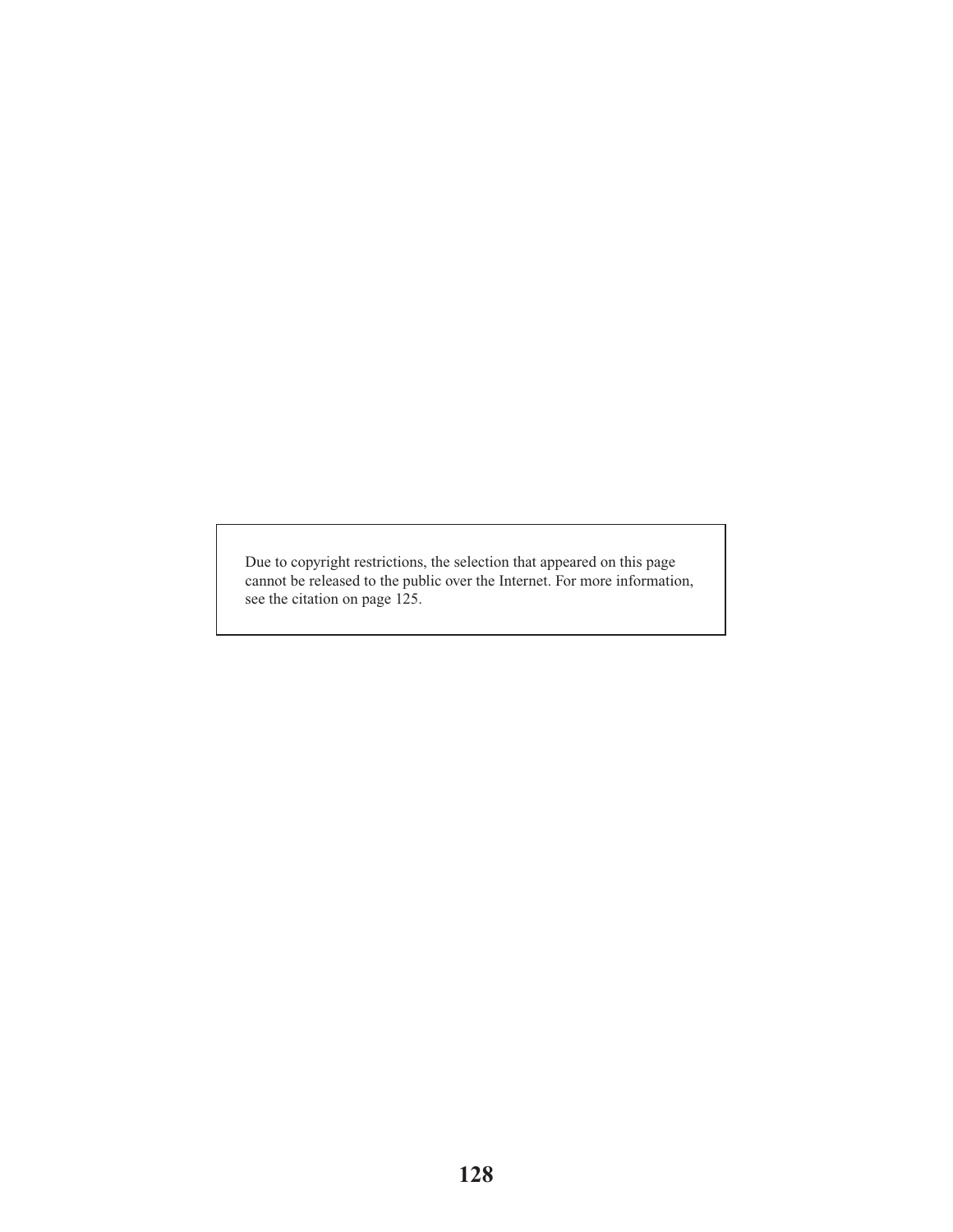

**28** Based on paragraph 2, why did the British finally decide to build the tunnel?

- A. It would make Britain more popular.
- B. It would benefit Britain economically.
- C. It would make Britain stronger militarily.
- D. It would encourage people to move to Britain.
- 

**29** What is the **main** focus of paragraph 3?

- A. the history of mountain tunnels
- B. the reasons the tunnel was limited to trains
- C. the advantages of traveling through tunnels
- D. the problems the tunnel presents for drivers
- ●<sup>30</sup> Based on the selection, what did the use of accurate optical instruments and overhead satellites suggest about the tunnel project?
	- A. It lacked the proper funding.
	- B. It was frustrating to organize.
	- C. It did not require a lot of manpower to complete.
	- D. It would not have been possible before modern technology.
- 

**31** Based on paragraph 8, how did the length of the tunnel pose potential problems during construction?

- A. It made it harder to finish the tunnel on time.
- B. It made it harder for workers to breathe in the tunnel.
- C. It made it more likely that the tunnel would collapse.
- D. It made it more likely that the ends of the tunnel would not meet.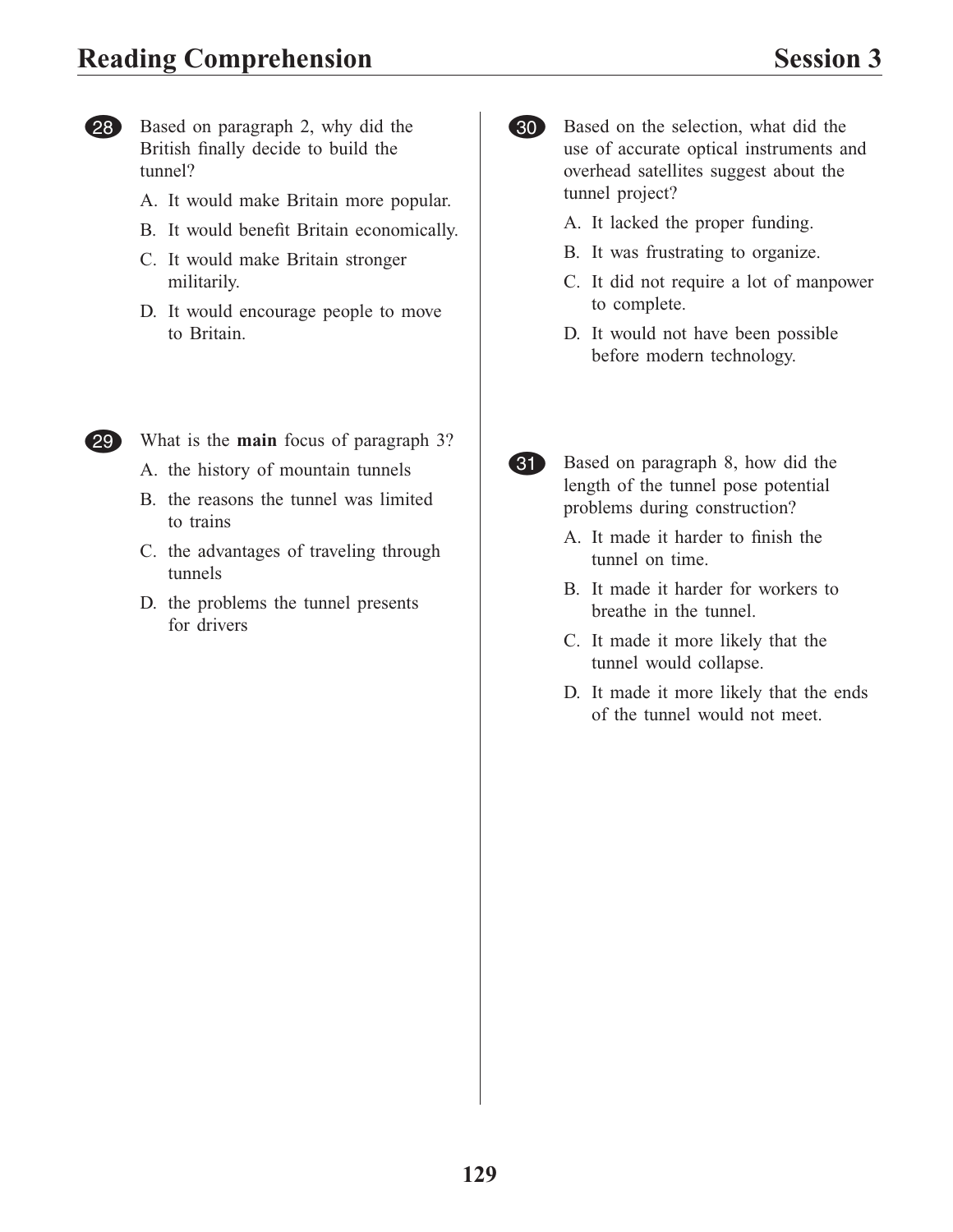

●<sup>32</sup> According to paragraph 10, what did the November 1996 fire reveal about the tunnel?

- A. Trains should be kept out of the tunnel.
- B. The emergency functions were well designed.
- C. People would be reluctant to use the tunnel again.
- D. The metal on the train tracks was improperly made.



**85** Read the sentence from paragraph 8 in the box below.

> The need for accurate control of the tunnelling operations was therefore paramount, . . .

What is the meaning of *paramount* in the sentence?

- A. useful
- B. successful
- C. most technical
- D. most important



**33** Based on the selection and the illustrations, the running tunnels are used for

- A. train travel.
- B. releasing air.
- C. pedestrian traffic.
- D. evacuating people.
- **34** In the selection, why is the term "Chalk" Marl" capitalized?
	- A. It is the name of a famous city.
	- B. It is a recognized geologic feature.
	- C. It is an outdated term.
	- D. It is a foreign term.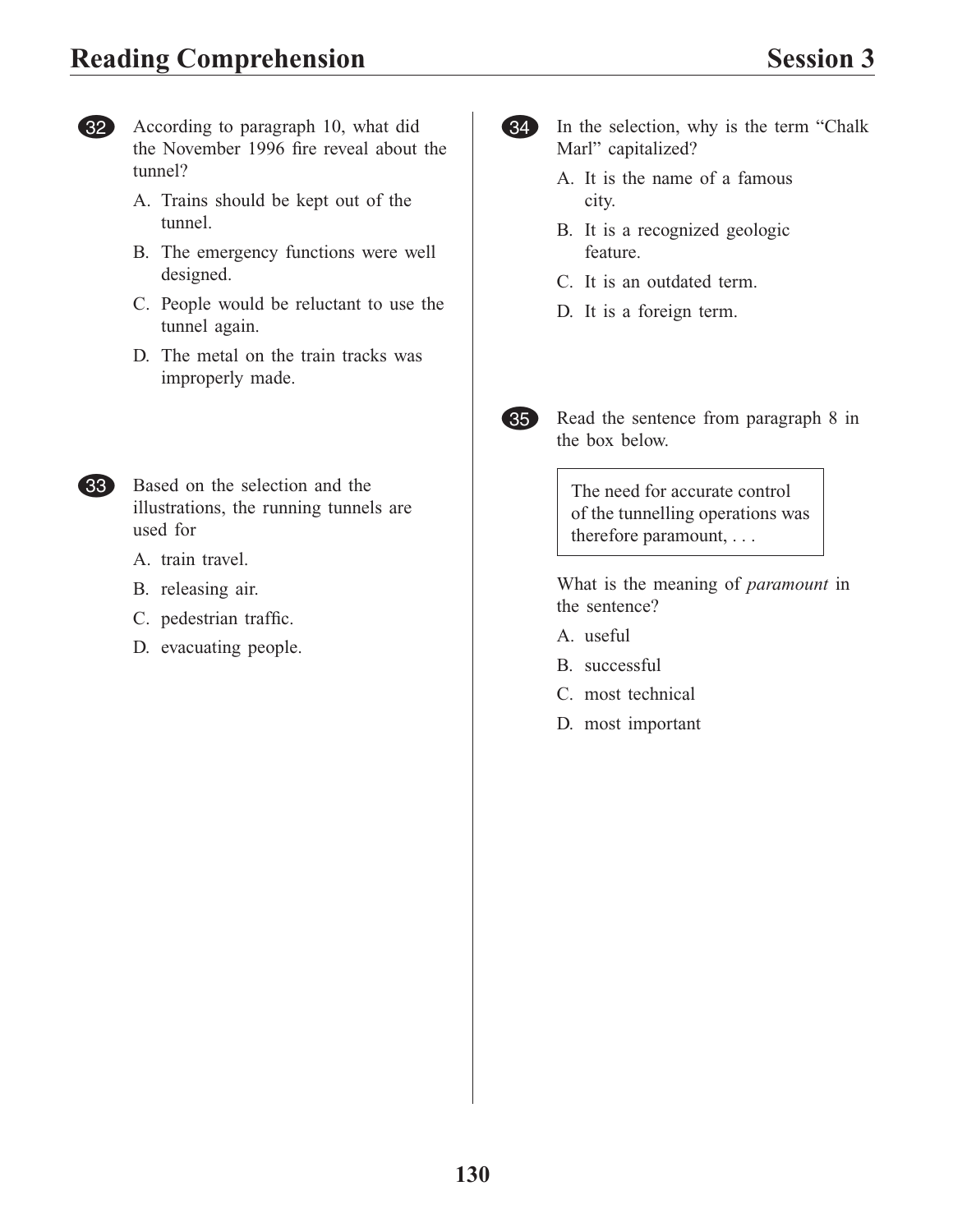**Question 36 is an open-response question.**

- **• Read the question carefully.**
- **• Explain your answer.**
- **• Add supporting details.**
- **• Double-check your work.**

#### **Write your answer to question 36 in the space provided in your Student Answer Booklet.**



86 Based on the selection, explain how the engineers of the Channel Tunnel project ensured the tunnel would be safe for workers and travelers. Support your answer with relevant and specific information from the selection.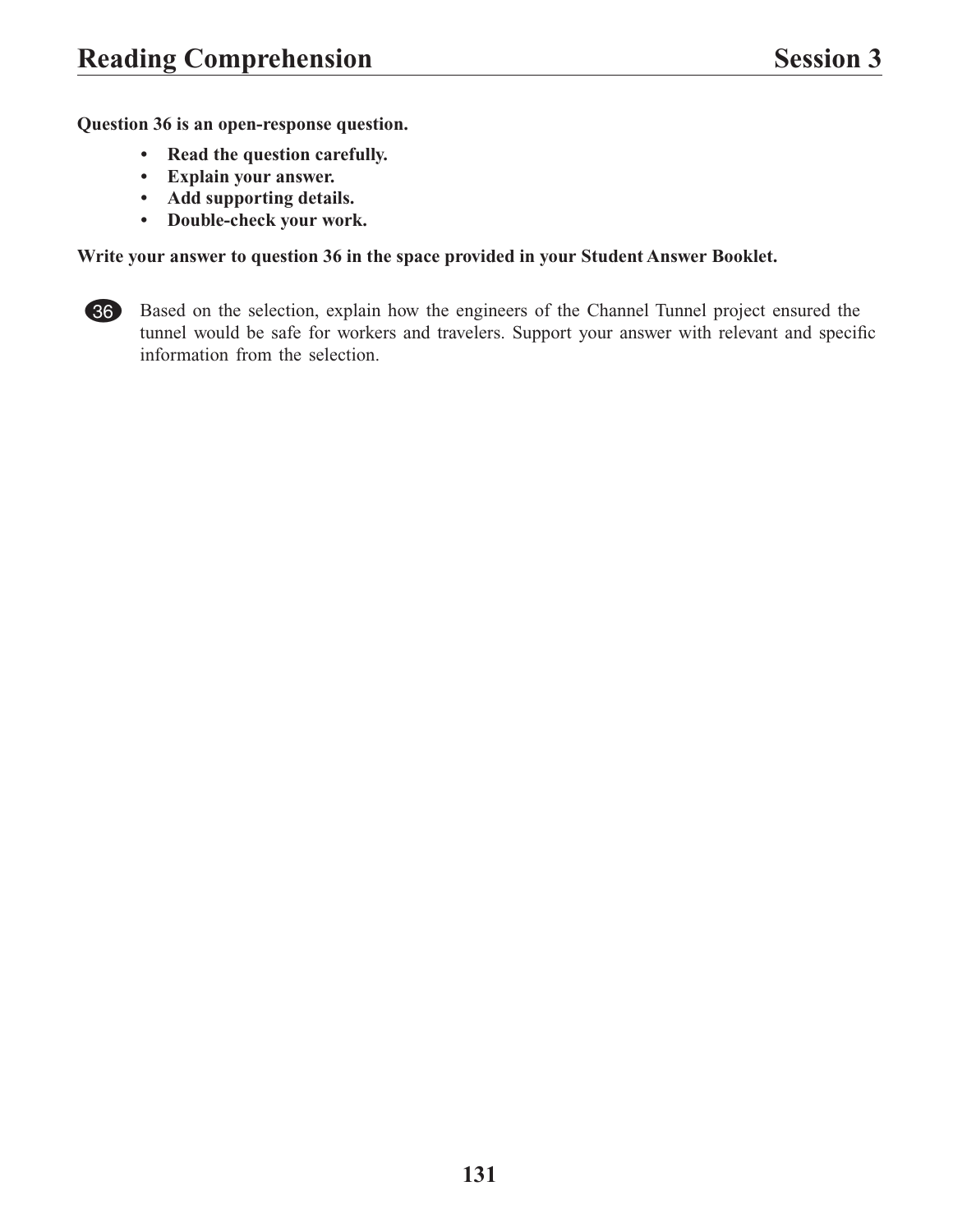*In this excerpt from the famous Old English epic, Beowulf and his fellow Geats are visiting the Danes, who have been repeatedly attacked by the monster Grendel. With the exception of Unferth, the Danes welcome Beowulf as a hero who can help them defeat the monster. Read the excerpt from Seamus Heaney's translation of* Beowulf *and then answer the questions that follow.*

#### from *Beowulf*

. . .

From where he crouched at the king's feet, Unferth, a son of Ecglaf's, spoke contrary words. Beowulf's coming, his sea-braving, made him sick with envy:

- he could not brook or abide the fact 5 that anyone else alive under heaven might enjoy greater regard than he did: "Are you the Beowulf who took on Breca in a swimming match on the open sea,
- <sup>10</sup> risking the water just to prove that you could win? It was sheer vanity made you venture out on the main deep. And no matter who tried, friend or foe, to deflect the pair of you, neither would back down: the sea-test obsessed you.
- 15 You waded in, embracing water, taking its measure, mastering currents, riding on the swell. The ocean swayed, winter went wild in the waves, but you vied for seven nights; and then he outswam you,
- 20 came ashore the stronger contender. He was cast up safe and sound one morning among the Heathoreams, then made his way to where he belonged in Bronding country, home again, sure of his ground
- in strongroom and bawn. So Breca made good 25 his boast upon you and was proved right. No matter, therefore, how you may have fared in every bout and battle until now, this time you'll be worsted; no one has ever
- 30 outlasted an entire night against Grendel."

Beowulf, Ecgtheow's son, replied: "Well, friend Unferth, you have had your say about Breca and me. But it was mostly beer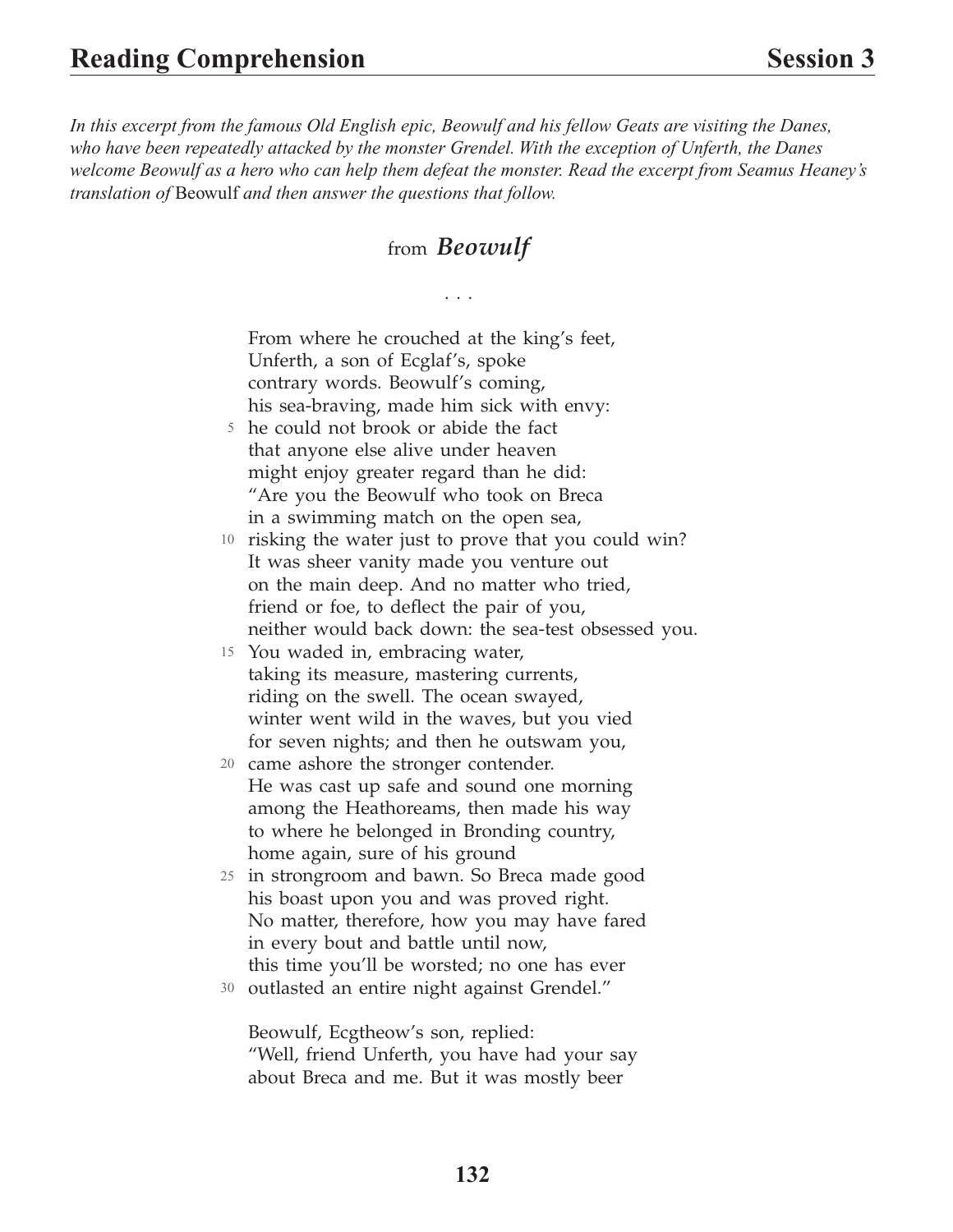that was doing the talking. The truth is this:

- when the going was heavy in those high waves, 35 I was the strongest swimmer of all. We'd been children together and we grew up daring ourselves to outdo each other, boasting and urging each other to risk
- 40 our lives on the sea. And so it turned out. Each of us swam holding a sword, a naked, hard-proofed blade for protection against the whale-beasts. But Breca could never move out farther or faster from me
- 45 than I could manage to move from him. Shoulder to shoulder, we struggled on for five nights, until the long flow and pitch of the waves, the perishing cold, night falling and winds from the north
- drove us apart. The deep boiled up 50 and its wallowing sent the sea-brutes wild. My armour helped me to hold out; my hard-ringed chain-mail, hand-forged and linked, a fine, close-fitting filigree of gold,
- 55 kept me safe when some ocean creature pulled me to the bottom. Pinioned fast and swathed in its grip, I was granted one final chance: my sword plunged and the ordeal was over. Through my own hands, the fury of battle had finished off the sea-beast. 60

"Time and again, foul things attacked me, lurking and stalking, but I lashed out, gave as good as I got with my sword. My flesh was not for feasting on,

- there would be no monsters gnawing and gloating 65 over their banquet at the bottom of the sea. Instead, in the morning, mangled and sleeping the sleep of the sword, they slopped and floated like the ocean's leavings. From now on
- 70 sailors would be safe, the deep-sea raids were over for good. Light came from the east, bright guarantee of God, and the waves went quiet; I could see headlands and buffeted cliffs. Often, for undaunted courage,
- 75 fate spares the man it has not already marked.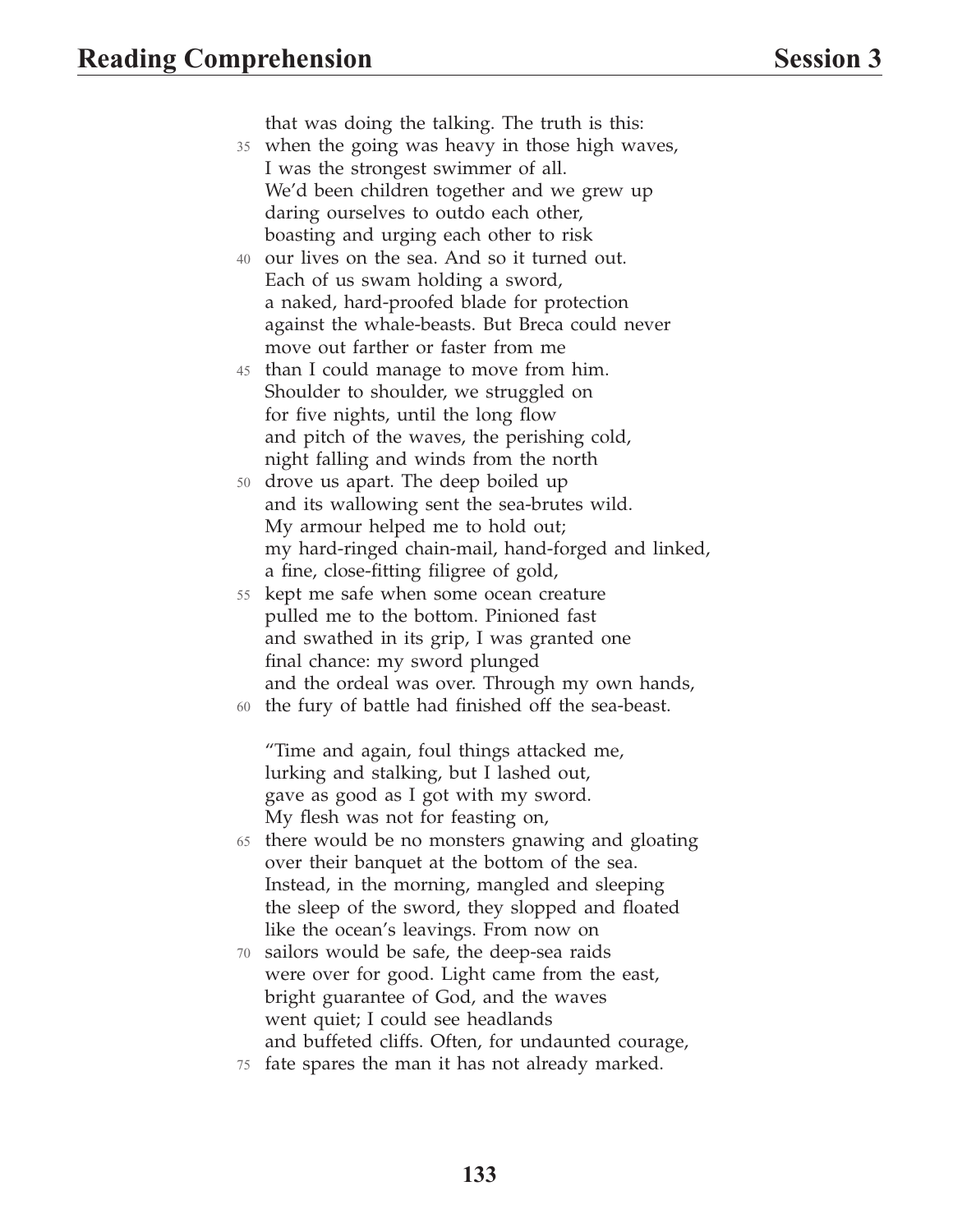However it occurred, my sword had killed nine sea-monsters. Such night-dangers and hard ordeals I have never heard of nor of a man more desolate in surging waves. But worn out as I was, I survived, 80 came through with my life. The ocean lifted and laid me ashore, I landed safe on the coast of Finland. Now I cannot recall any fight you entered, Unferth, 85 that bears comparison. I don't boast when I say that neither you nor Breca were ever much celebrated for swordsmanship or for facing danger on the field of battle. You killed your own kith and kin, 90 so for all your cleverness and quick tongue, you will suffer damnation in the depths of hell. The fact is, Unferth, if you were truly as keen or courageous as you claim to be 95 Grendel would never have got away with such unchecked atrocity, attacks on your king, havoc in Heorot and horrors everywhere. But he knows he need never be in dread of your blade making a mizzle\* of his blood

100 or of vengeance arriving ever from this quarter from the Victory-Shieldings, the shoulderers of the spear. He knows he can trample down you Danes to his heart's content, humiliate and murder without fear of reprisal. But he will find me different.

105 I will show him how Geats shape to kill in the heat of battle. Then whoever wants to may go bravely to mead, when morning light, scarfed in sun-dazzle, shines forth from the south and brings another daybreak to the world."

*—Translation by Seamus Heaney*

\* *mizzle* — a fine spray or mist

. . .

*Beowulf*, translated by Seamus Heaney. Copyright © 2000 by Seamus Heaney. Reprinted by permission of W. W. Norton & Company, Inc.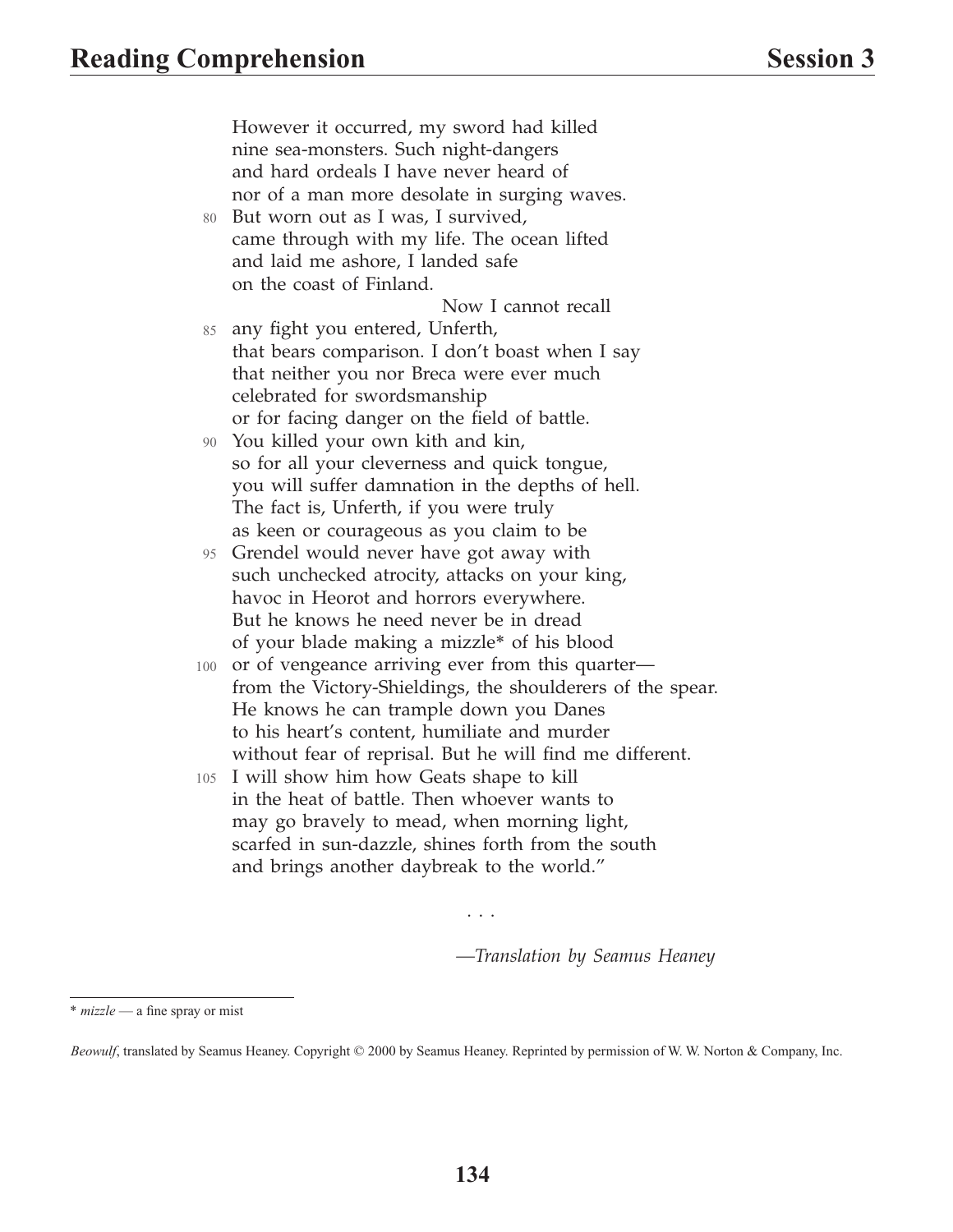

- A. to save Breca
- B. to battle Grendel
- C. to kill the sea-beasts
- D. to prove his superiority



●<sup>38</sup> Read lines 17 and 18 in the box below.

. . . The ocean swayed, winter went wild in the waves, ...

What is the effect of the imagery in the lines?

- A. It shows the danger Beowulf faced.
- B. It shows the speed of the sea-beasts.
- C. It shows why Beowulf was defeated.
- D. It shows God's anger at the swimmers.
- ●<sup>39</sup> In lines 67–68, to what does "sleeping / the sleep of the sword" refer?
	- A. death
	- B. peace
	- C. honor
	- D. memory



- ●<sup>40</sup> In lines 74 and 75, what reason does Beowulf give for his survival?
	- A. His skill scared the monsters away.
	- B. His bravery brought him special favor.
	- C. He had help from some sailors.
	- D. He found a piece of wood to float on.